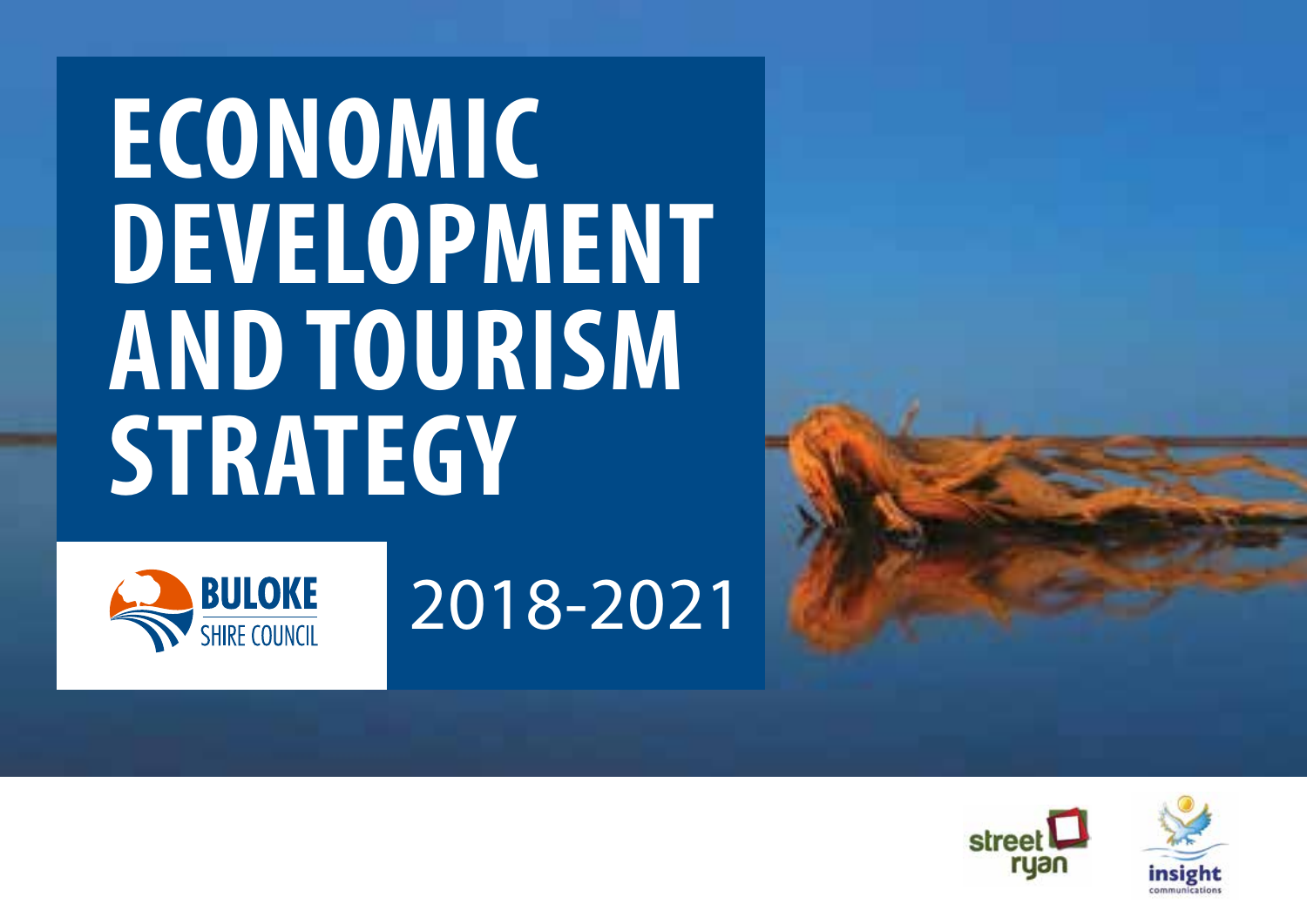## **WHAT IS THE ECONOMIC DEVELOPMENT AND TOURISM STRATEGY?**

#### **THE ECONOMIC DEVELOPMENT AND TOURISM STRATEGY PROVIDES DIRECTION FOR COUNCIL TO:**

Support the retention and expansion of existing businesses in the Shire.

Attract new business investment and infrastructure.

Collaborate at a regional level (through alliances with government, businesses and community organisations) to share in economic development and tourism initiatives

Leverage financial resources for economic development by helping to deliver State and Federal economic development and tourism agendas, where they are consistent with Buloke's economic strengths.

**THE STRATEGY IS CLOSELY ALIGNED TO THE COUNCIL PLAN, AND PARTICULARLY TO THE PLAN'S THEMES OF "DIVERSIFYING AND ENHANCING THE LOCAL ECONOMY" AND "DELIVERING SERVICES IN A FINANCIALLY SUSTAINABLE WAY".**

### **WHERE DOES THE ECONOMIC DEVELOPMENT AND TOURISM STRATEGY FIT WITH COUNCIL PLANNING?**

#### **ALIGNMENT OF THE BULOKE COUNCIL PLAN WITH THE ECONOMIC DEVELOPMENT AND TOURISM STRATEGY**

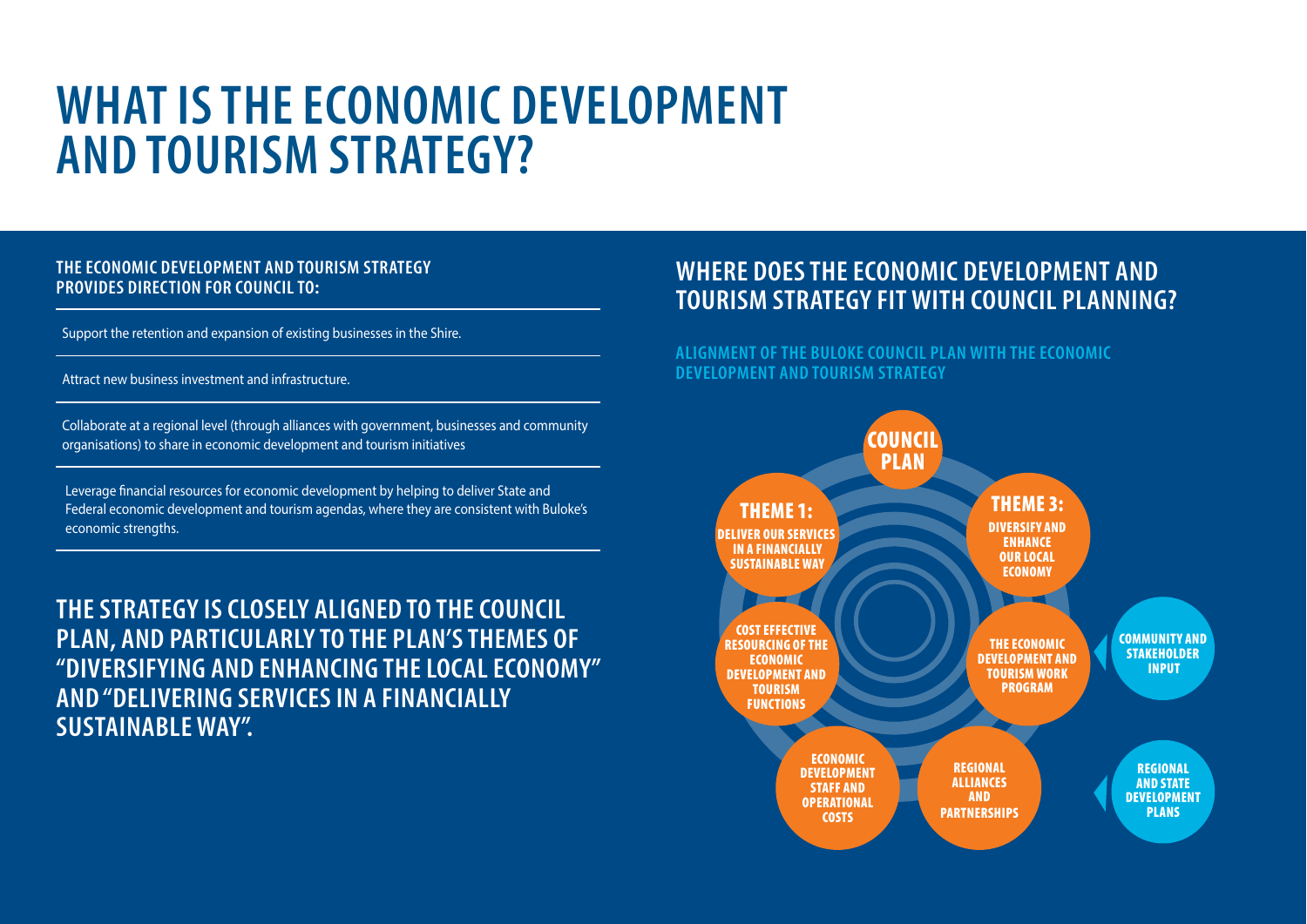

| WHAT IS THE ECONOMIC DEVELOPMENT AND TOURISM STRATEGY                                                | <b>PG. 2</b>       |
|------------------------------------------------------------------------------------------------------|--------------------|
| <b>FOREWORD FROM THE MAYOR</b>                                                                       | <b>PG.4</b>        |
| <b>WHAT WE HEARD?</b>                                                                                | <b>PG.5</b>        |
| <b>INTRODUCTION</b>                                                                                  | PG.6&7             |
| <b>STRATEGY 1: ENHANCE THE ROLE OF AGRICULTURE WITHIN THE BULOKE SHIRE COUNCIL</b>                   | <b>PG.8</b>        |
| <b>STRATEGY 2: BUILD COMMUNITY CAPACITY TO FACILITATE FCONOMIC DEVELOPMENT AND TOURISM</b>           | <b>PG.9</b>        |
| <b>STRATEGY 3: ENSURE COUNCILS INVESTMENT IN ECONOMIC DEVELOPMENT AND TOURISM SUPPORT</b>            | <b>PG.10</b>       |
| <b>STRATEGY 4: SECURE APPROPRIATE SERVICES TO IMPROVE LIVEABILITY AND INVESTMENT</b>                 | <b>PG. 11</b>      |
| <b>STRATEGY 5: SECURE FUNDING FOR OUR INFRASTRUCTURE TO ATTRACT ECONOMIC DEVELOPMENT</b>             | <b>PG. 12</b>      |
| <b>STRATEGY 6:</b> MAXIMISE REGIONAL ECONOMIC DEVELOPMENT AND TOURISM POTENTIAL THROUGH PARTNERSHIPS | PG. 13 & 14        |
| <b>STRATEGY 7: TOURISM EXPERIENCE DEVELOPMENT</b>                                                    | <b>PG. 15</b>      |
| <b>STRATEGY 8: PROMOTE THE ECONOMIC ADVANTAGES OF SUSTAINABILITY IN THE BULOKE SHIRE COUNCIL</b>     | <b>PG.16</b>       |
| <b>ACTION PLAN</b>                                                                                   | PG 17 & 18         |
| <b>BULOKE'S CHANGING ECONOMIC ENVIRONMENT</b>                                                        | <b>PG.19</b>       |
| THE POPULATION CHALLENGE                                                                             | <b>PG.20</b>       |
| <b>TOURISM IN BULOKE</b>                                                                             | PG. 21, 22, 23, 24 |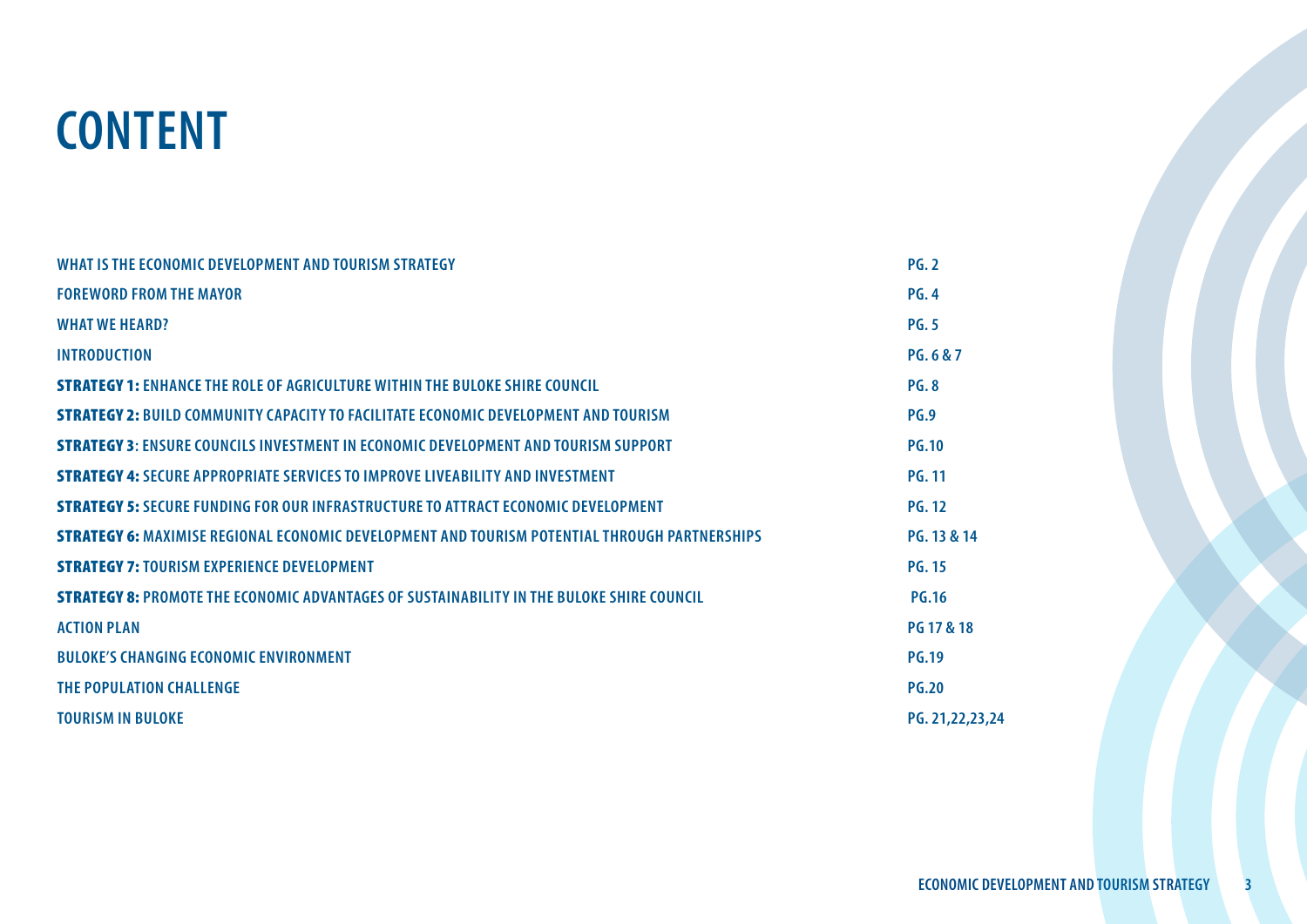## **FOREWORD FROM THE MAYOR**

Buloke Shire Council, and its predecessor Councils have a history of proactive involvement in economic development spanning several decades.

As a Council we understand that looking after our current business and helping them to harness new opportunities is an integral part of our core business. How we do this is set out within this document and includes building on our emerging tourism, strengthening agricultural diversification and a regulatory environment that is conducive to development. **DAVID POLLARD, MAYOR**



#### **ACCEPTED ECONOMIC DEVELOPMENT ROLES FOR LOCAL GOVERNMENT AUTHORITIES**

- **•** Developing economic development policies and commitments which have the longevity that only local government and/or the community/private sector can provide.
- l Lobbying and advocacy for Shire communities and businesses.
- **Providing leadership in innovation and coordination for new initiatives and best practice.**
- **Giving incentives and removing barriers for desirable businesses, investments and job creation.**
- l Facilitating links between public, business and community sectors in economic development through projects at local and regional level.
- Partnering in regional economic development initiatives (beyond the Shire boundaries).
- l Undertaking or commissioning projects to achieve economic development in, for example:
- $\circ$  Stimulating alliances, networks, and supply chains
- Encouraging new investment (through investors guides and other data)
- **O** Conducting research
- **O** Managing special projects.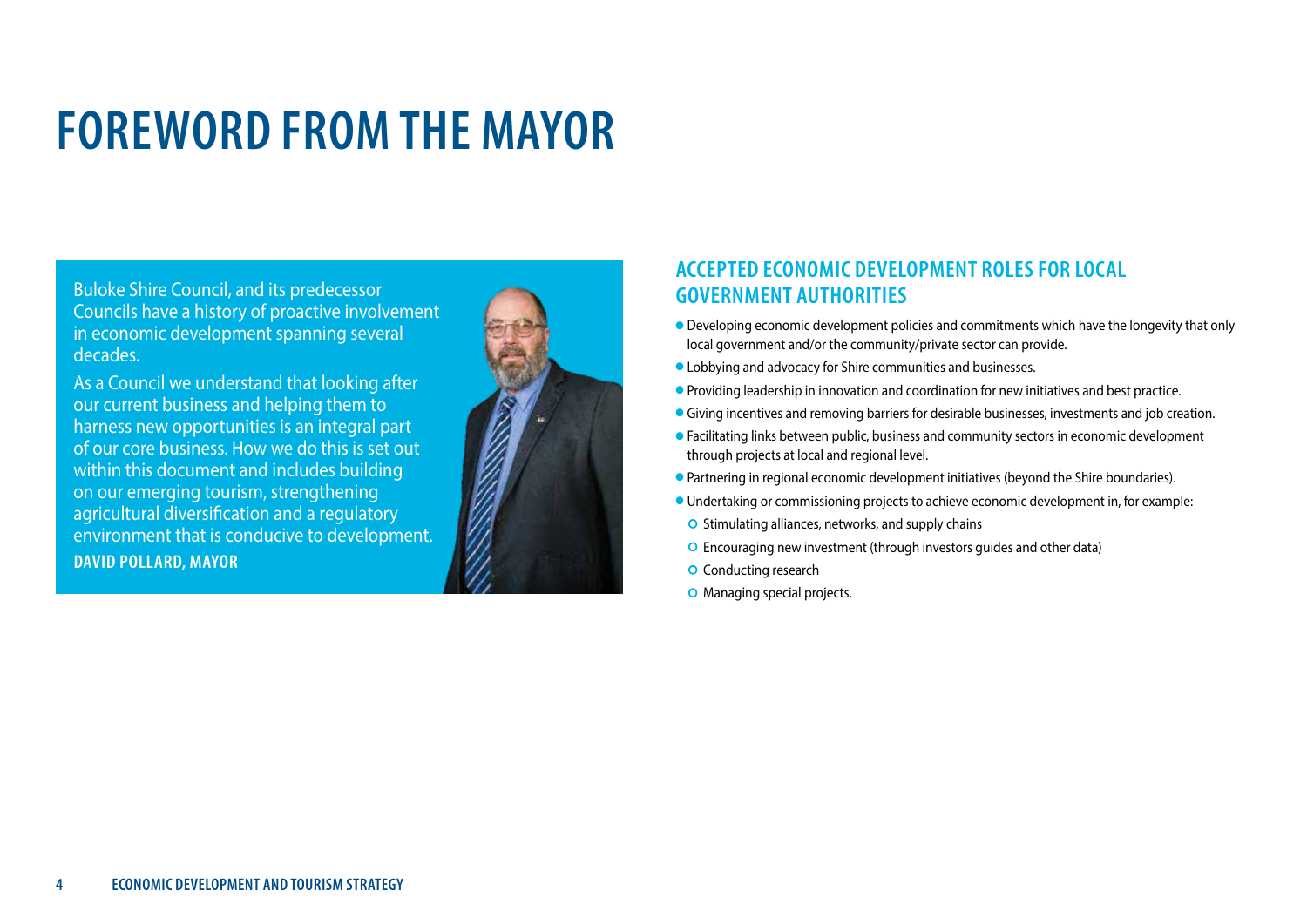## **WHAT WE HEARD** – guided by the community

#### **BULOKE SHIRE BUSINESSES AND OTHER COMMUNITY MEMBERS WERE ENCOURAGED TO CONTRIBUTE TO THE STRATEGY IN PERSON, AS PART OF A GROUP FORUM, ONLINE, OR IN WRITING, THROUGH A RANGE OF OPTIONS, INCLUDING:**

- l Listening posts and business visits encompassing discussions with over 60 business owners and community representatives.
- An online interview form available through Council's website.
- A Community Summit in Wycheproof attended by about 30 Buloke invited residents.
- **Discussions with community organisations across the Shire (including town forums,** tourism, and commerce groups)
- **•** Briefing and feedback sessions with around 40 senior students at Donald and Sea Lake Secondary Schools.

Council is grateful for the input and suggestions provided by so many people through the consultation process, and acknowledges their time and effort in helping to shape the strategy.

#### **SEVERAL PERVADING, AND COMPELLING, MESSAGES FROM COMMUNITY CONSULTATIONS HAVE INFORMED AND INFLUENCED THE ECONOMIC DEVELOPMENT AND TOURISM STRATEGIC DIRECTIONS:**

- **•** Broadacre agribusiness (ie broadacre agriculture and value-adding) remains the major segment of the Shire's economy. Agricultural automation technologies, remote sensing and data are likely to shape the future of Australian agriculture over the next 10-15 years and this will impact on agricultural employment and investment over the period.
- **New forms of agribusiness should be pursued (notably intensive livestock, local** processing and branding of grains and pulses, some horticultural crops, and further food manufacturing), and the time is right for attracting those agribusiness segments that may have not seen Buloke Shire as an effective location in the past.
- Buloke has potential as a prime location for renewable forms of energy and biofuels.
- Tourism is widely considered a growth area for the Shire, and it requires a level of resourcing from Council to build on the emerging opportunities.
- **Council is sending the wrong messages to business and investors, and its reputation has** shifted from being "pro-development" to becoming a "statutory enforcement agency" over the past decade.
- **•** Meaningful incentives are needed for expanding and new businesses, to make it clear that the Shire is open for business and welcomes investment.
- **•** The Shire is suffering from major economic development barriers caused by:
	- Lack of child day care services.
	- Limited retail, accommodation and food service offerings in some towns.
- Buloke communities need to build their capacities to commit to, and help deliver, some of the opportunities on their economic development 'wish list' rather than relying on Council as the responsible body.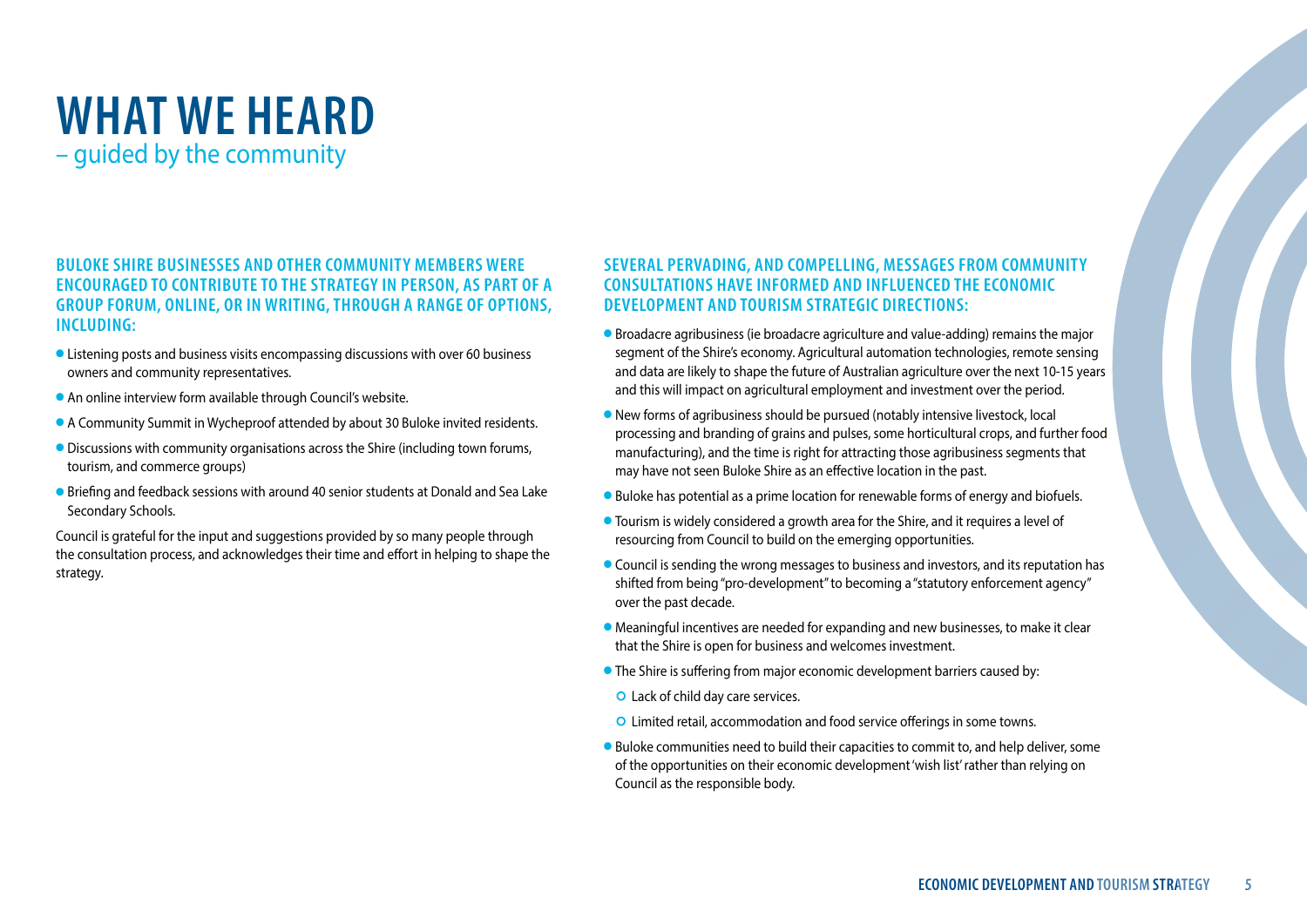## **INTRODUCTION**

Buloke Shire is located in north-central Victoria. It is within the Victorian administrative region of Loddon Mallee, but also has alignment with part of the Wimmera Southern Mallee Region. It covers 8,000.4 square kilometres (or 800,040 hectares) and is the fifth largest Local Government Area in Victoria by area with a large network of towns and roads. At 0.78 persons per square kilometre, Buloke has the second lowest population density in the State<sup>1</sup>.

The Shire's main townships are Wycheproof, Donald, Charlton, Birchip and Sea Lake, with many smaller towns that have dwindled since with the aggregation and automation of grain farming (such as Berriwillock, Culgoa, Watchem, Nullawil and Nandaly). The Shire is rated as socio-economically disadvantaged among Victorian local government areas, with population decline, relatively high underemployment, low rates of workforce participation, an older age structure, and a relatively low income structure.

### **BULOKE'S ECONOMY IS DOMINATED BY AGRICULTURE (MAINLY DRY LAND CROPPING AND LIVESTOCK) WHICH GENERATES**



#### <sup>1</sup> West Wimmera Shire has the lowest population density, at 0.43 persons per square kilometre

#### **THE MAJOR EMPLOYING INDUSTRIES IN BULOKE SHIRE ARE, IN ORDER:**

- **Agriculture.**
- l Health care and social assistance (led by medical and other health care services).
- Education and training (almost entirely school education).
- Retail trade (supermarkets and other food retailing are the largest sub-sectors).
- **Construction (including trades).**

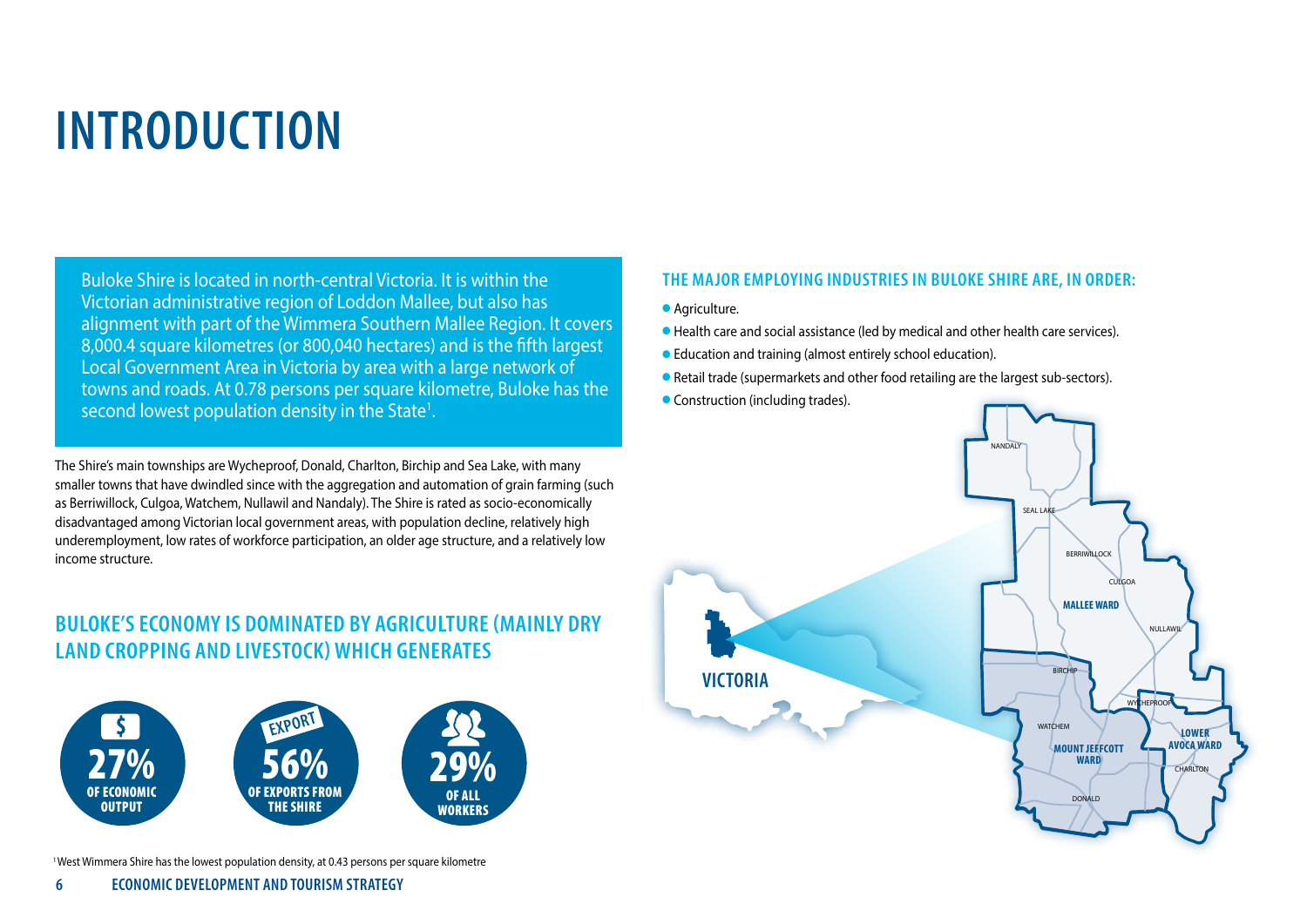## **INTRODUCTION**

#### **BULOKE'S MAJOR ECONOMIC DEVELOPMENT AND TOURISM STRENGTHS ARE:**

- l Land and environment suited to broadacre cropping, coupled with over 150 years of inter- generational expertise in growing grains.
- l Industry driven capabilities in innovation and research and development in broadacre farming.
- **I** Land and environment suited to extensive livestock and intensive livestock production. Extensive sheep grazing has a long history in the Shire, with Wycheproof recognised as the largest store sheep selling centre in regional Victoria. Intensive pig production and cattle lot feeding are well established in the Shire, and there has been recent growth in intensive poultry growing (for both meat and table eggs).
- l Assets that attract visitors, including Victoria's largest salt lake (Lake Tyrrell), an acclaimed silo art trail (in adjacent Yarriambiack Shire, drawing visitors through Buloke), heritage sites and historic buildings and collections, recreational lakes (Lakes Watchem, Tchum, Wooroonook, Buloke and Green Lake)
- l Regular annual events such as the Mallee Rally, Mallee Root RoundUp, Charlton Film Festival and regular race meetings and sporting events, and emerging events such as Cuisine in the Crop and the Esoteric Dance Festival.

Just as the overall Shire economy is highly dependent on broadacre farming, so are the Shire's towns, where a majority of businesses contribute to agribusiness supply chains and provide services to farming communities. Agricultural activity is dominated by cereals, pulses, oilseeds and sheep for meat and wool. This agricultural focus has been responsible for the many distinctive features in the towns, strong resilience and connected communities, but it has also led to decades long population decline as farms have become bigger and more automated, and the financial returns from agricultural commodities have declined in an increasingly competitive global environment.

The total resident population of Buloke Shire decreased by an annual average of 1% over the 2006- 2016 decade. In 2016, the population was 6,204 (having declined from 6,862 in 2006)<sup>2</sup>.





2 ABS Censuses of Population and Housing 2006 to 2016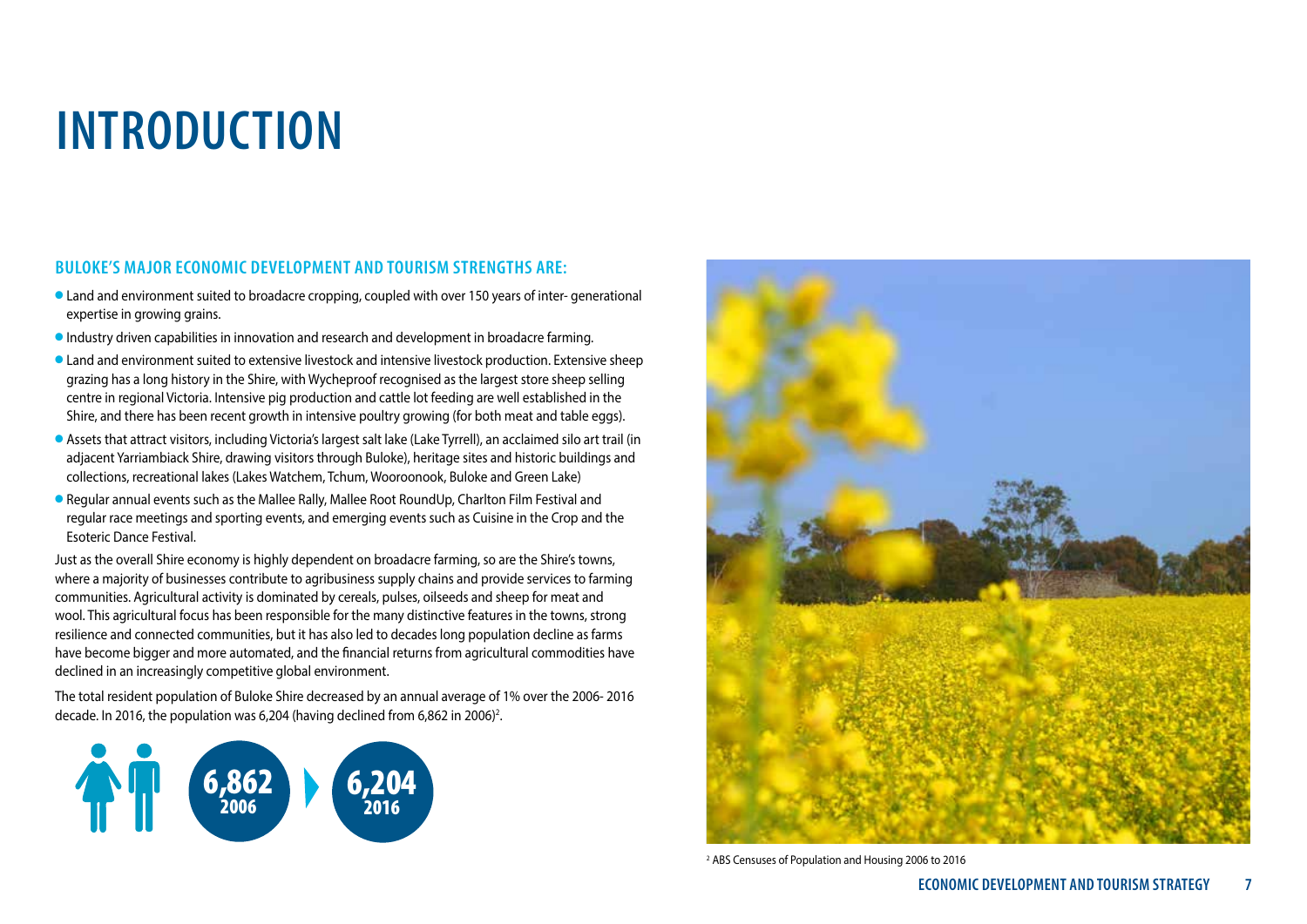## **ENHANCE THE ROLE OF AGRICULTURE STRATEGY 1** ENHANCE THE RULE OF AGRICULTURE

**The current rate of Intensive Animal Husbandry development** demonstrates the key advantages of Buloke Shire Council. Recent investment in poultry (chickens, ducks and eggs) as well as piggery expansions have seen significant economic growth and jobs in this area of agriculture.

There is a need to ensure that Buloke Shire Council continues to attract Intensive Animal Husbandry through its natural advantages, policy settings and welcoming investment climate.

Projects to look at value adding streams to Intensive Animal Husbandry including waste to energy streams are considered to be the next stage of economic development as critical mass is achieved locally.

**As agriculture becomes more automated** the need to continuously update and improve the infrastructure needed as well as adjusting to the employment impacts and opportunities becomes vital.

A significant proportion of agricultural machinery is already highly automated through auto steer and other data collection mechanism. Projects such as AgTide and investment in communication upgrades will be an important part of the future Buloke and wider agricultural landscape.

**The importance of road and rail infrastructure** are set out as their own strategy but Council needs to manage its assets to ensure that our main economic driver, agriculture, can continue to access markets and create wealth.

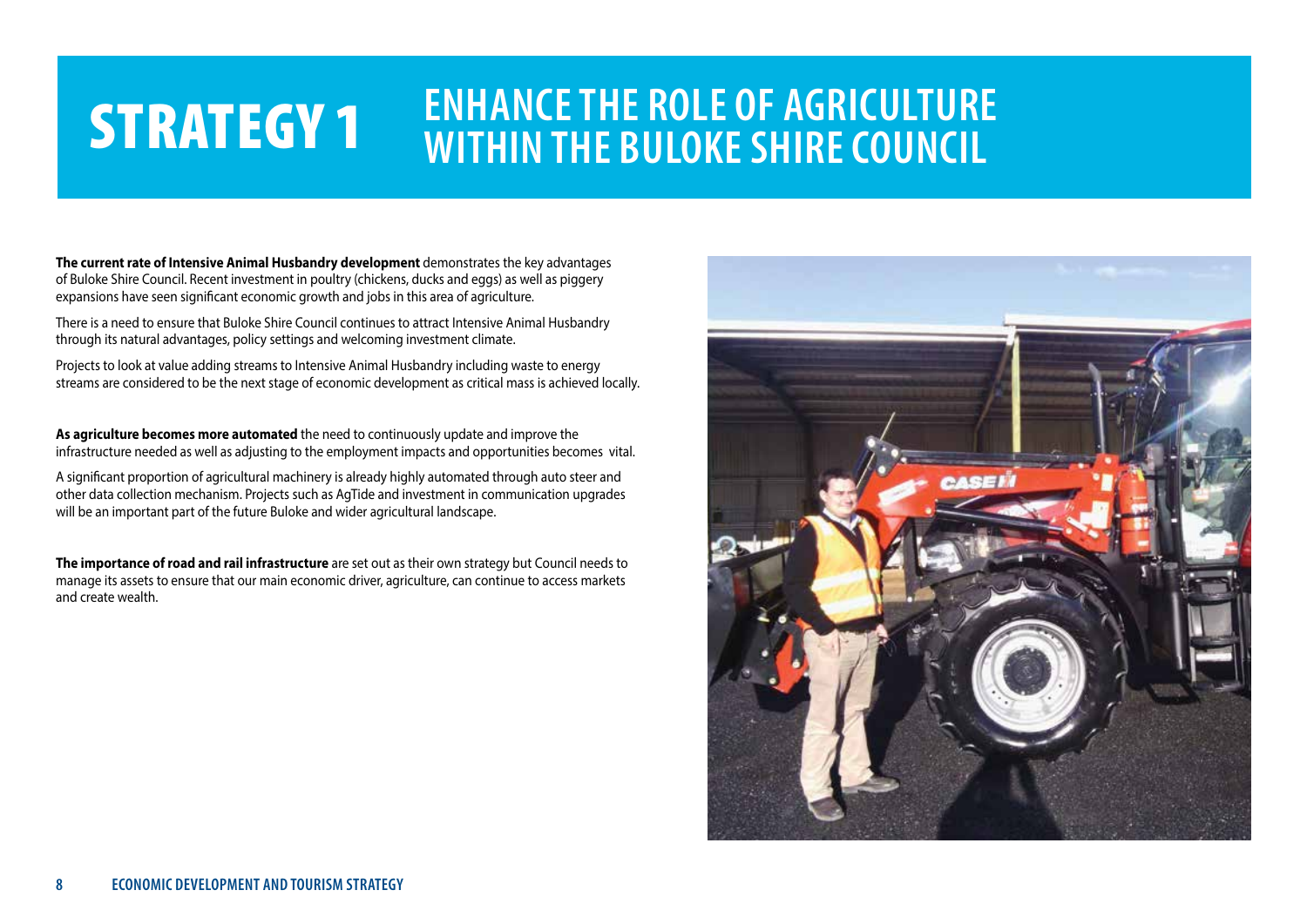## **STRATEGY 2** BUILD COMMUNITY CAPACITY TO FACILITATE<br>
ECONOMIC DEVELOPMENT AND TOURISM

**Establishing a Buloke Economic Development and Tourism Board** (with standing committees in Agribusiness and Value adding, Town Business and Services, and Tourism) with representation from each town or relevant town forum/committee, and an operational charter to provide advisory input to Council on local priorities.

**Implementing a business support system** (mentors, advisory panels) to interface with both businesses and Council. Local communities in the Shire have strong volunteer networks and, with ageing population profiles, there is a core of experienced people able to help new and expanding businesses. This could be achieved through a Shire business mentoring system; with either individual mentors or community organisations.

**Supporting town communities to establish and oversee community enterprises** (in circumstances where the private sector is unwilling or unable to act) in meeting local needs and removing barriers to investment and business development (eg child day care, housing, business services, and some retail and food service businesses), with Council support. The suggested first, pilot, project is a Business Hub in a Buloke Shire Office building.

**Assisting with town specific promotions to attract businesses** to fill gaps in town centres and/or trades businesses.

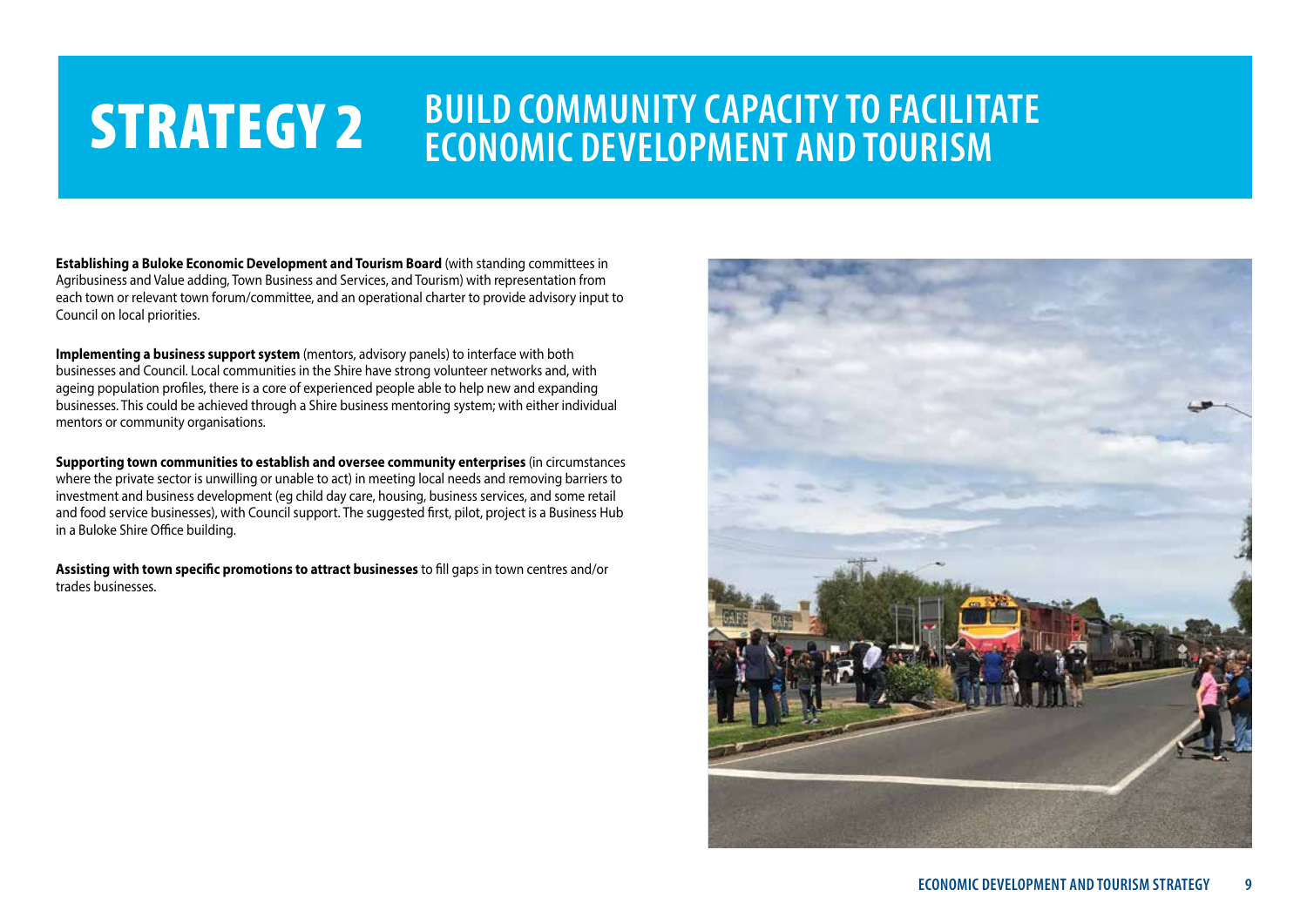### **STRATEGY 3** ENSURE COUNCILS INVESTMENT IN ECONOMIC **DEVELOPMENT AND TOURISM SUPPORT**

#### **EXPLICIT BUSINESS AND INVESTMENT INCENTIVES**

Regional economic development history suggests financial incentives are unlikely to be among the important motivators in business location decisions. Neither are financial incentives likely to improve the sustainability of a business investment

 In any business developments, the ability to exploit a sound customer base, a supply chain connection, local assets or infrastructure will be far more important than any financial incentives which could be offered by Council.

The purpose of Council incentives would, therefore, be to demonstrate that Council is supportive of new investment by a business and to create a feeling of goodwill from people and organisations making decisions to invest and to innovate in the Shire: "Sending the right message".

The major issue is to send a positive and welcoming message to businesses. This 'message' could extend to a range of low cost incentives:

- **•** Provision of minor infrastructure upgrades and connections in a timely way and, in some circumstance, at no cost to the business (including roadworks)
- Advice, contacts, referrals and communications (through the designated case officers)
- **•** Assistance, through implementation of a special land zoning, for agricultural value adding activities, to allow for first stage processing activities close to agricultural production, and to enable agricultural producers to easily invest in value adding. Examples include stockfeed manufacturing, egg grading and packaging, grain mixing/milling and packaging, and biofuel/bioenergy production.
- **•** Site selection and assistance with making supply chain connections (for targeted industry sectors such as broadacre cropping, intensive livestock, manufacturing and processing, and tourism).
- **•** Assistance in accessing relevant training programs, and training subsidies, at a local and regional level.
- l An explicit "local procurement" policy by Council favouring local businesses in tenders, quotes and supply contracts.
- Rate reduction incentives, which could be rate 'holidays' or discounts for initial years of operation/ expansion, or interest free term payments.

#### **Whole-of-Council coordination of new business and business expansion projects, with nominated business case officers who** coordinate Economic Development and Tourism Projects through a single point of contact

A customer-focused, single point of contact for all significant new economic development initiatives (new businesses and expanding existing businesses) would help to ensure that investment and jobs are not compromised.

This would mean that all communications with a new or expanding business would go through the nominated Council customer- service person, rather than the business dealing with several functional areas within Council separately, helping to avoid:

- **Confusion and misunderstandings.**
- Delays in receiving responses or in complying with legislative requirements.
- **•** Perceptions that Council is more of a regulator than a facilitator of business development.

#### **COUNCIL POLICIES AND PLANNING PROVISIONS WHICH SUPPORT AND ENCOURAGE NEW INVESTMENT, JOB CREATION AND INNOVATION**

This sub-strategy involves using Council policies and planning provisions to recognise and enhance the contribution made by existing and emerging industries and individual businesses in the Shire, in order to complement the whole-of-Council support and the business incentives by further demonstrating Buloke is a supportive environment for business.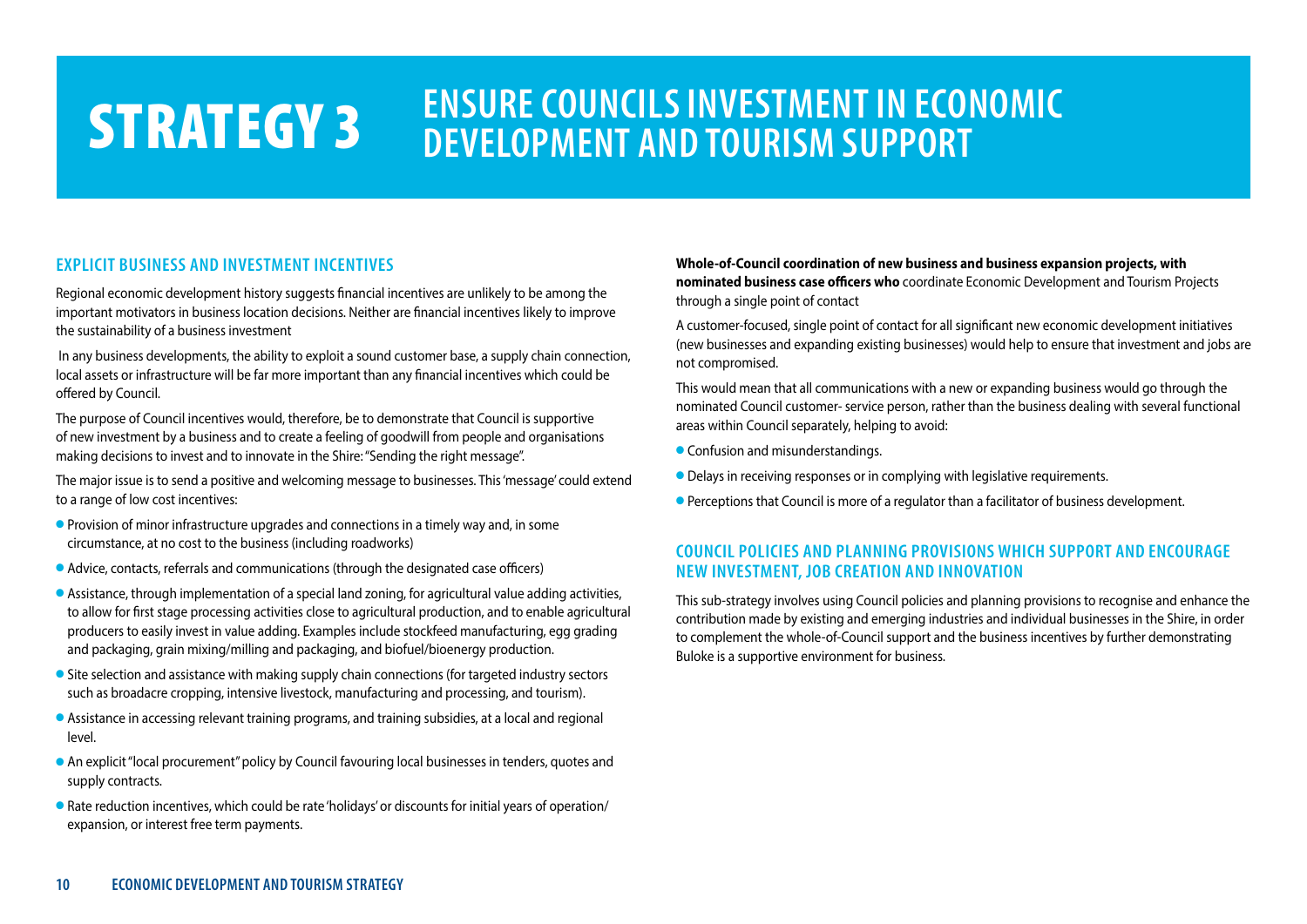## **STRATEGY 4** SECURE APPROPRIATE SERVICES TO IMPROVE **LIVEABILITY AND INVESTMENT**

### **SECURING IMPROVED EARLY CHILDHOOD EDUCATION ARRANGEMENTS**

Normally, child care and education services would be considered a function of community development rather than economic development. However, comments by business and town representatives that the Shire is suffering from major economic development barriers caused by a lack of child day care services, and limited early childhood development education were common across the Shire's towns, and the situation was reported to be most acute in Charlton and Wycheproof. In this context early childhood education and child care facilities are considered investment opportunities as well as inequities impacting on economic development.

Wimmera Southern Mallee Partnership has a strategy in early childhood education, "to guarantee WSM pre-schoolers are as healthy, educated and life-ready as their counterparts in other regions and metropolitan areas". Buloke Shire is partnering with WSM Regional partnership on this issue, to tackle the consequent barriers to:

- **Local workforce participation.**
- **Attraction of new residents**
- Quality of early learning opportunities for existing residents.



**Improve housing availability and options** to support businesses to attract workers. The housing market factors have led to affordable properties being available but choice is limited and return-oninvestment is low.

Higher quality housing and rural residential allotments for professional workers and those seeking a lifestyle change may encourage migration in to Buloke and should be supported through Councils land use polices.

**Advocate for improved communication systems and connectivity** through lobbying and making representations to argue for equity for Buloke businesses including agricultural entities.

Innovative ways to attract technology providers and system developers should be considered with opportunities to tailor Buloke and rural area specific solutions that include future proofing upload and download speeds.

**Work collaboratively with health service providers to ensure place based service delivery** which is an important employment sector within the Shire but is also a critical service expected to maintain population.

The need to ensure that health provision still occurs within our communities is a key driver of liveability across the demographic spectrum.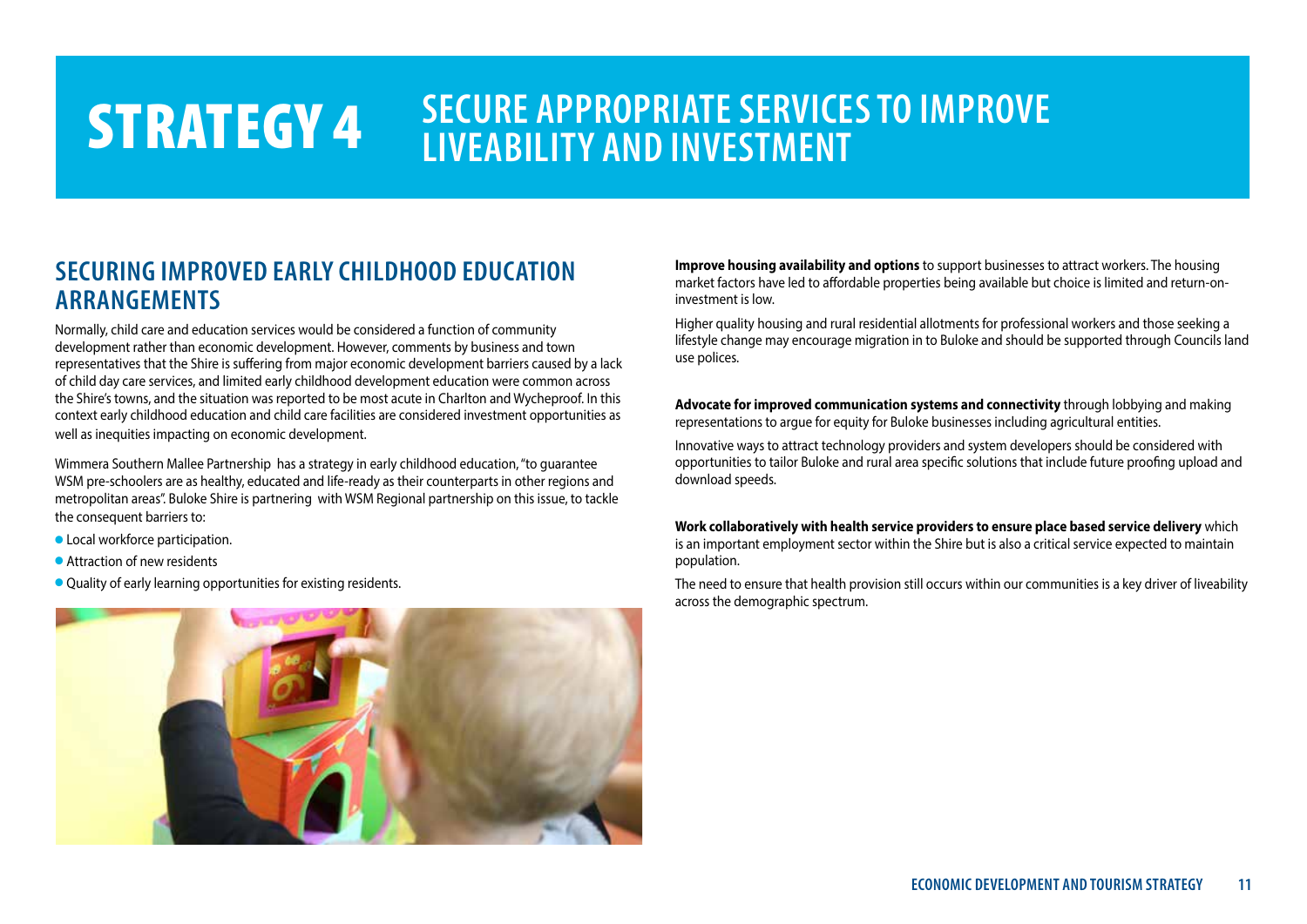## **STRATEGY 5** SECURE FUNDING FOR OUR INFRASTRUCTURE TO **ATTRACT ECONOMIC DEVELOPMENT**

The need for investment and regular upgrades of town and rural assets such as road, rail, recreation, waterway, streetscapes, historical features and commercial land is crucial to enhancing the climate for investment, however the Council cannot fund its asset renewal program alone and attracting funding from a wide range of sources is critical.

**The Road Management Plan** sets out Councils commitment to its nearly 6,000km's of road network throughout the shire area. The classification of the road network takes in to account the condition of the road as well as the livability and economic contribution made by the specific section of road in our overall network.

Grant programs such as Road to Market and others that offer funding for key freight routes that reduce first and last mile blockages and provide business access are important to ensuring ability to trade and should be consistently sought.

As part of the **Rail Freight Alliance**, Buloke Shire should continue to campaign for improved rail freight and infrastructure and the current upgrades should ensure an improved future in this area that needs to be capitalized upon.

**Streetscape plans for the five larger townships have been developed** and have consistently been raised by communities as a high priority. Streetscapes feature predominantly in the Council Plan and other council documents including the Major Projects Pipeline.

The ability for retail to trade in an enhanced environment which facilitates the movement of motor and pedestrian traffic is also of benefit to the wider community from a livability perspective.

**The road, rail and streetscapes are all built around improving transport through Buloke Shire,** however transport links through our network of aerodromes and also public transport networks including community and volunteer transport are also important pieces in our infrastructure jigsaw that Council needs to seek and secure funding for in order to grow the economic development and tourism potential of the area.

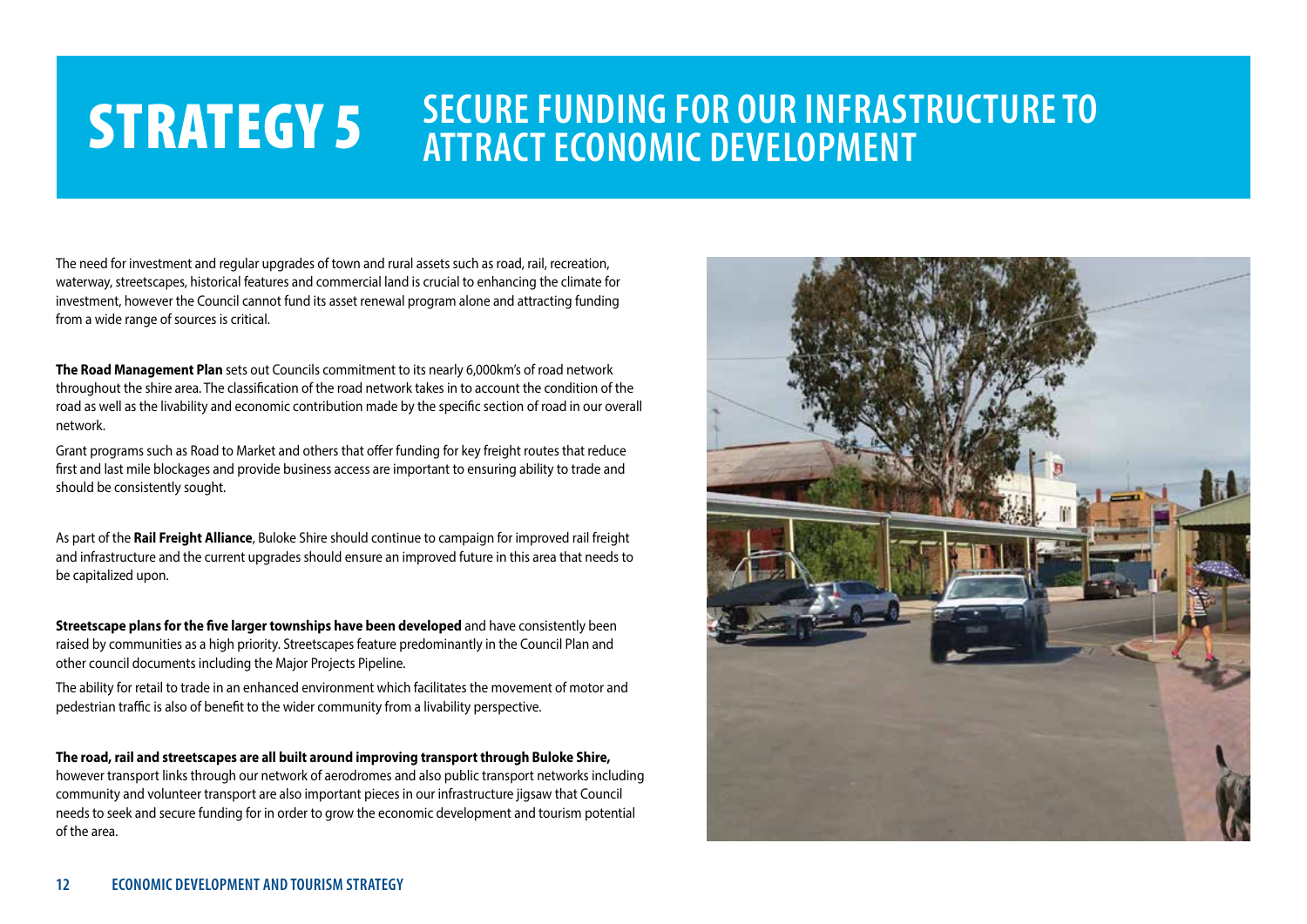## **STRATEGY 6** MAXIMIZE REGIONAL ECONOMIC DEVELOPMENT AND **STRATEGY 6** MAXIMIZE REGIONAL ECONOMIC DEVELOPMENT AND **TOURISM POTENTIAL THROUGH PARTNERSHIPS**

### **MALLEE REGIONAL PARTNERSHIPS**

The Mallee Regional Partnership is one of nine Partnerships across the state, established by the Victorian Government, recognising that local communities are in the best position to understand the challenges and opportunities faced by their region.

The Mallee themes include; access to services, connectivity, economy, livability and social fabric. Lake Tyrrell tourism infrastructure funding was secured through assistance with work undertaken by the partnership.

### **BIRCHIP CROPPING GROUP (BCG)**

BCG's mission is 'to improve the prosperity of Australia's broadacre farmers through science-based research, and extension'. In achieving this mission BCG works with several tertiary institution/university partners, the Grains Research and Development Corporation (GRDC), CSIRO and its subsidiary Data61, and the Bureau of Meteorology (where the work includes a Climate Variability Research program and Yield Prophet climate risk management tool operated by BCG in cooperation with CSIRO, Square V and other consultant project partners), a range of industry and regional organisations, state and commonwealth government agencies, and philanthropic organisations.

BCG is clearly one of the Shire's competitive strengths. BCG has been very successful in building a work program with a wide source of commercial, government and philanthropic contributors. It is based in Buloke Shire but has regional, State and National significance. Buloke Shire Council is BCG's only local government partner/collaborator. However, BCG notes that the proportion of time and resources dedicated to economic development of broadacre cropping in Buloke Shire does not reflect its preeminence to the local economy.

As the Shire's locally based, and highly regarded, broadacre cropping research and extension organisation, there is potential for BCG to have a more explicit role in Buloke's economic development work program. Taking advantage of this expertise to assist in capitalising on economic development opportunities in broadacre farming by having specific Buloke Shire and BCG joint projects is logical, provided the projects are structured around opportunities specific to Buloke Shire producers and/or land resources.

The potential to have a joint economic development program with BCG is also attractive if modest levels of funding can be used to leverage grant or industry funds from other organisations.

### **NORTHERN POULTRY CLUSTER**

The Northern Poultry Cluster (NPC) represents poultry industry members and stakeholders in north central Victoria. The region's poultry industry now includes almost 100 businesses, supports around 3,000 jobs (full time and part time) and generates more than \$750 million in annual contribution to the regional economy. NPC's mission is "to enhance the long-term sustainability of poultry production, processing and value-adding in the Northern Victoria region, and to maximise the attractiveness of the region as a location for investment in sustainable and biologically secure poultry business operations". Since its establishment in 2006, NPC has implemented a work program committed to collaboration among the members in both commercial and regional development oriented projects.

Since 2006 NPC has collaborated with Buloke Shire in helping existing growers to diversify into poultry production, to shift from growing turkeys to other forms of poultry, and to find sites for new growers. Currently there are 10 Layer sheds and 17 Broiler sheds in operation in Buloke. Projects now in progress will result in a total of 26 sheds for layers (table egg production) and 27 broiler sheds (meat production) with 34.5 new jobs. There are also expansions occurring in pigs and feedlots.

As well, NPC has worked with Buloke Shire to produce investment guides for poultry and other intensive livestock enterprises (piggeries and lot-feeding) and a regional approach to planning for intensive livestock. A feasibility assessment for processing poultry waste and manufacturing fertiliser and other value-added products is in progress. The Shire's involvement with NPC requires minimal resourcing, although the work generated by alliance projects does consume a proportion of economic development staff time.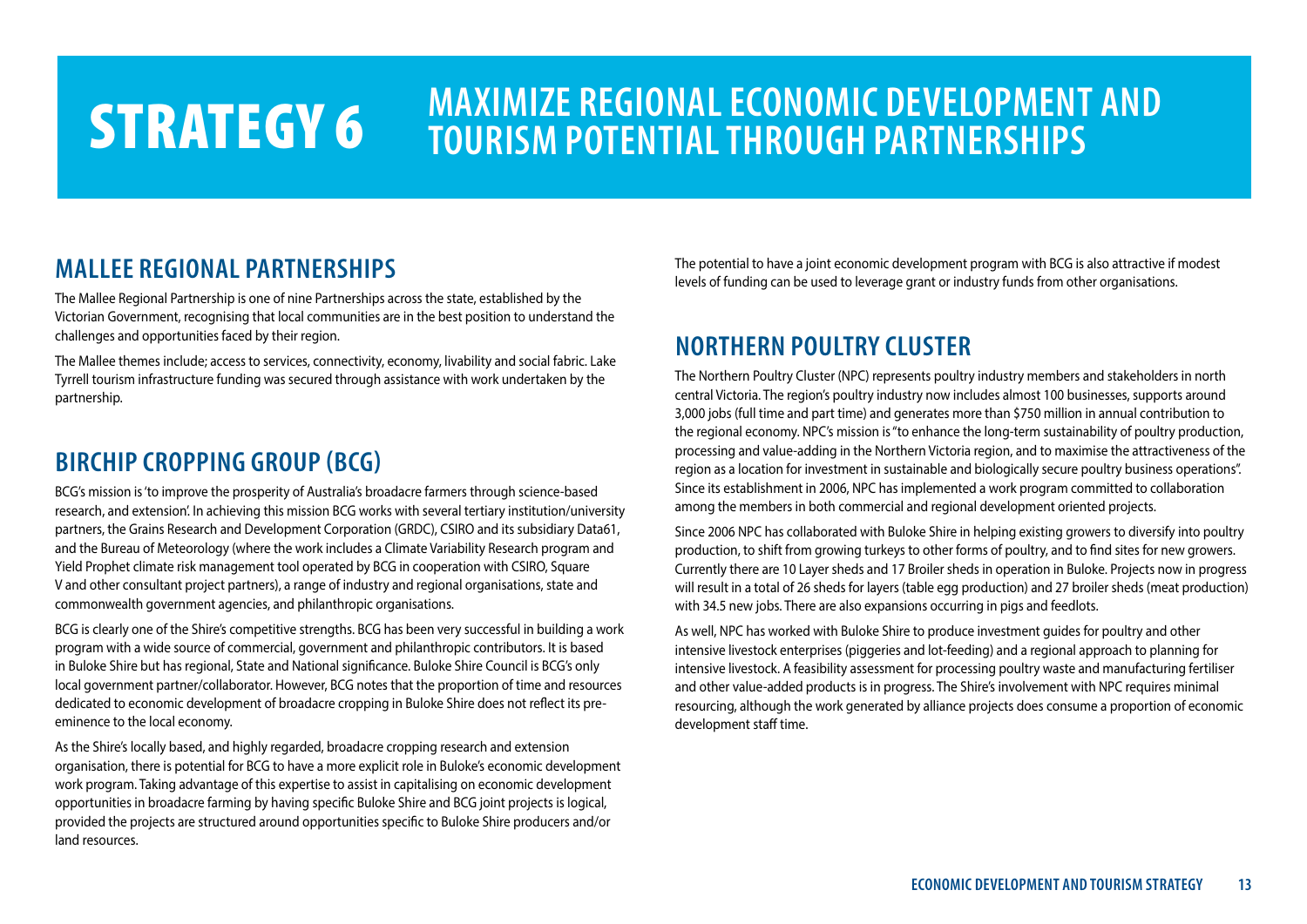## **STRATEGY 6** MAXIMIZE REGIONAL ECONOMIC DEVELOPMENT AND **STRATEGY 6** MAXIMIZE REGIONAL ECONOMIC DEVELOPMENT AND **TOURISM POTENTIAL THROUGH PARTNERSHIPS**

### **WIMMERA MALLEE TOURISM**

A regional collaboration between four rural council areas to ensure that the tourism profile of the region is lifted. West Wimmera, Hindmarsh, Yarriambiack and Buloke Shire Councils have similar tourism infrastructure challenges and opportunities and work together to promote the region, attract funding sources, create destination material and combine limited tourism operation resources.

Successful projects have included the Wimmera Mallee Tourism website and destination guides in print and online material, photo competitions and presence at Melbourne and Adelaide caravan and camping shows.

### **CENTRAL VICTORIAN GREENHOUSE ALLIANCE**

The CVGA works across Central and Northern Victoria to support twelve local government with climate change mitigation and adaptation activities. CVGA helps them to develop and implement innovative regional initiatives to benefit their local communities and the economy.

Since launching in 2001, the Alliance has facilitated numerous large scale projects and these continue to have a positive impact in the community. Over the past five years, the Alliance has led projects worth over \$50m worth in our region. We advocate on behalf of our member councils to ensure the voice of local government is heard strongly in state and federal policy settings.

Benefits to Buloke Shire Council have included the streetlights program, heat mapping, solar savers and tree audits of our main townships.

### **WIMMERA DEVELOPMENT ASSOCIATION (WDA)**

WDA is the Wimmera Southern Mallee region's peak sustainable development body. It has a role is to work with the community and governments to attract new investment, lobby for improved regional infrastructure, further develop existing business, promote the Wimmera's sustainable development opportunities, and project manage significant initiatives on behalf of the local councils.

WDA is an established link between industry and government and has a proven track record in attracting new development to the region. Formally, WDA covers the municipalities of Horsham Rural City and the Shires of West Wimmera, Hindmarsh, Northern Grampians and Yarriambiack. WDA is aware that the Councils in the region have their own economic development staff units. It works in a supportive role, brings additional resources, and largely focuses on projects which extend across the region.

Buloke Shire's location for State government administration (in the Loddon Mallee North region) technically places it outside the Wimmera Southern Mallee. However, it is unarguable that Buloke Shire shares most characteristics of the demographically smaller Wimmera local government areas (Yarriambiack, Hindmarsh and West Wimmera) and is within the Rural City of Horsham's economic 'sphere of influence'. As a result, Buloke is logically part of the Wimmera Southern Mallee Economic Region as well.

WDA has recognised the appropriateness of including Buloke Shire in regional initiatives, and the Shire has benefited from participating in many WDA projects including; the establishment of a regional Weather Radar Station and the Socio Economic impact of recreational water resources in the Wimmera Southern Mallee.

WDA's current projects include several initiatives which have major implications for economic development in Buloke, and in which Buloke Shire should be an active participant, namely:

- l Including Buloke in the recently funded WDA and Wimmera Mallee Tourism partnership program (governance and destination management) and Aboriginal Tourism plans (Wotjaboluk Tourism). WDA will offer Buloke Shire a position on the Steering Group.
- **Grains Network Centre of Excellence (GCoE): A cooperative network (virtual centre) and a physical** facility which participates in, and leverages; training, agri-technologies, research, niche and mainstream product development and tourism.
- l AgTIDE (Ag-Technical Innovation, Development and Extension) project. This project is about 'getting on with it' in the Wimmera Southern Mallee by delivering and embedding digital solutions to improve agricultural production across the supply chain. The AgTIDE proposal reflects a solid regional investment to support local farm businesses to use the latest digital technology, with local project development, planning and implementation.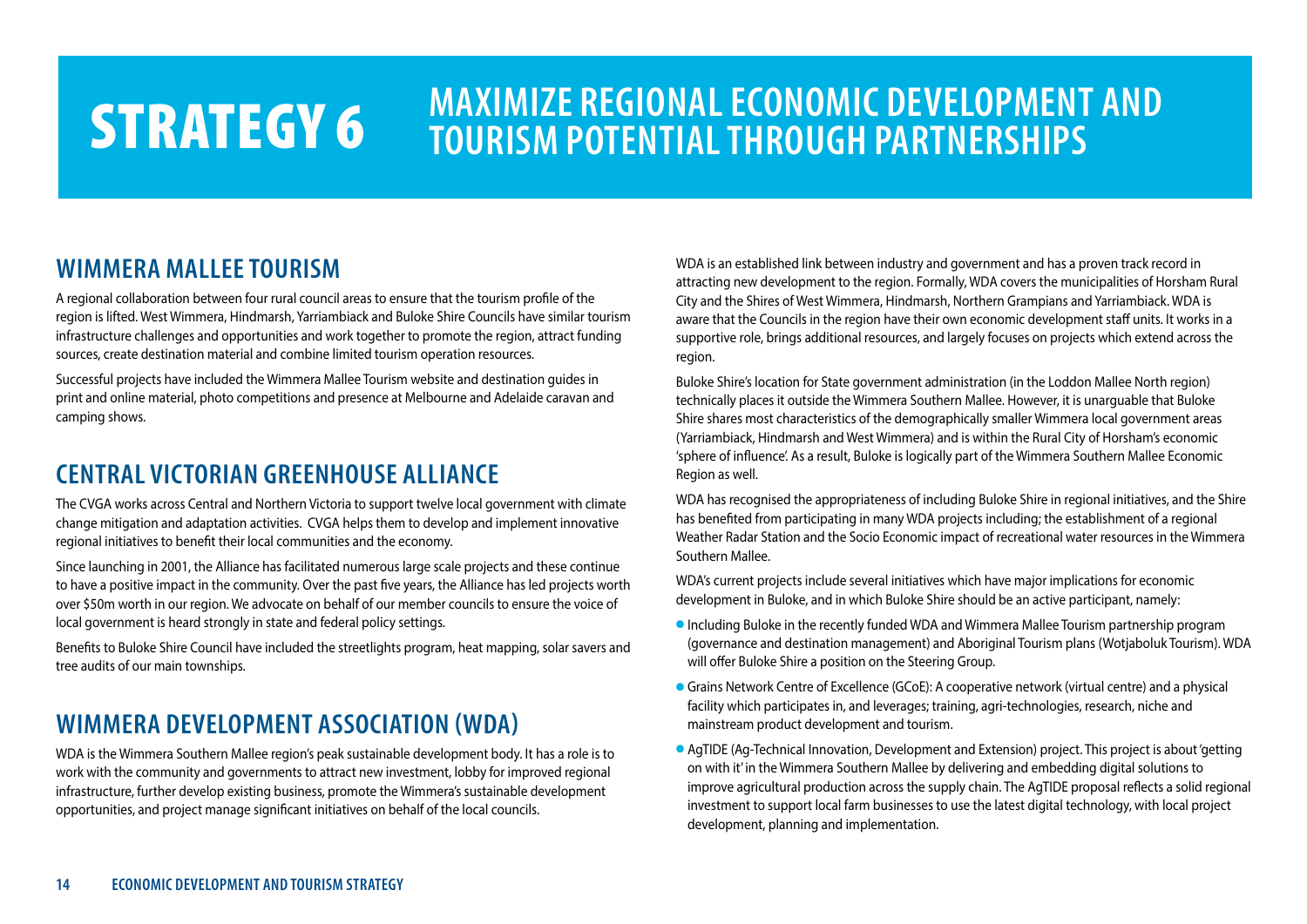## **STRATEGY 7 TOURISM EXPERIENCE DEVELOPMENT**

It is important that Council builds on the experience that tourist have whilst in the Buloke Shire Council and wider tourism precinct area to ensure the maximum dollar can be captured.

- **The Buloke Tourism Board** has been used primarily as a communication and coordinating group for tourism related activities across the shire. Their role should be strengthened and supported to ensure they have the necessary administrative support and strategic context to progress the shire wide tourism experience.
- **The number of events held in the Buloke Shire Council is significant**, however the brand recognition is often difficult to garner. Curating an events calendar that showcases these events and looking at passive event engagement such as half day and full day app led visitation would strengthen the tourism experience and financial viability of events that are also enjoyed by Buloke residents.
- **Collaboration with a range of partners** including Wimmera Mallee Tourism, Mallee Regional Partnerships and Registered Aboriginal Parties to attract funding sources, improve communication, develop relevant marketing material including visitor information and furthering this to other tourism development projects such as tours.
- **Prepare a Buloke Country Marketing Plan** that has its own tourism centered style quide that can then be used across a range of different promotional material including print and online. This may extend to updating online material about the tourism facilities within our communities and also clear visitor signage.

The marketing plan should also consider the destination name, identification of clear points of difference and inclusion of appropriate cultural heritage information and commissioned professional photography.

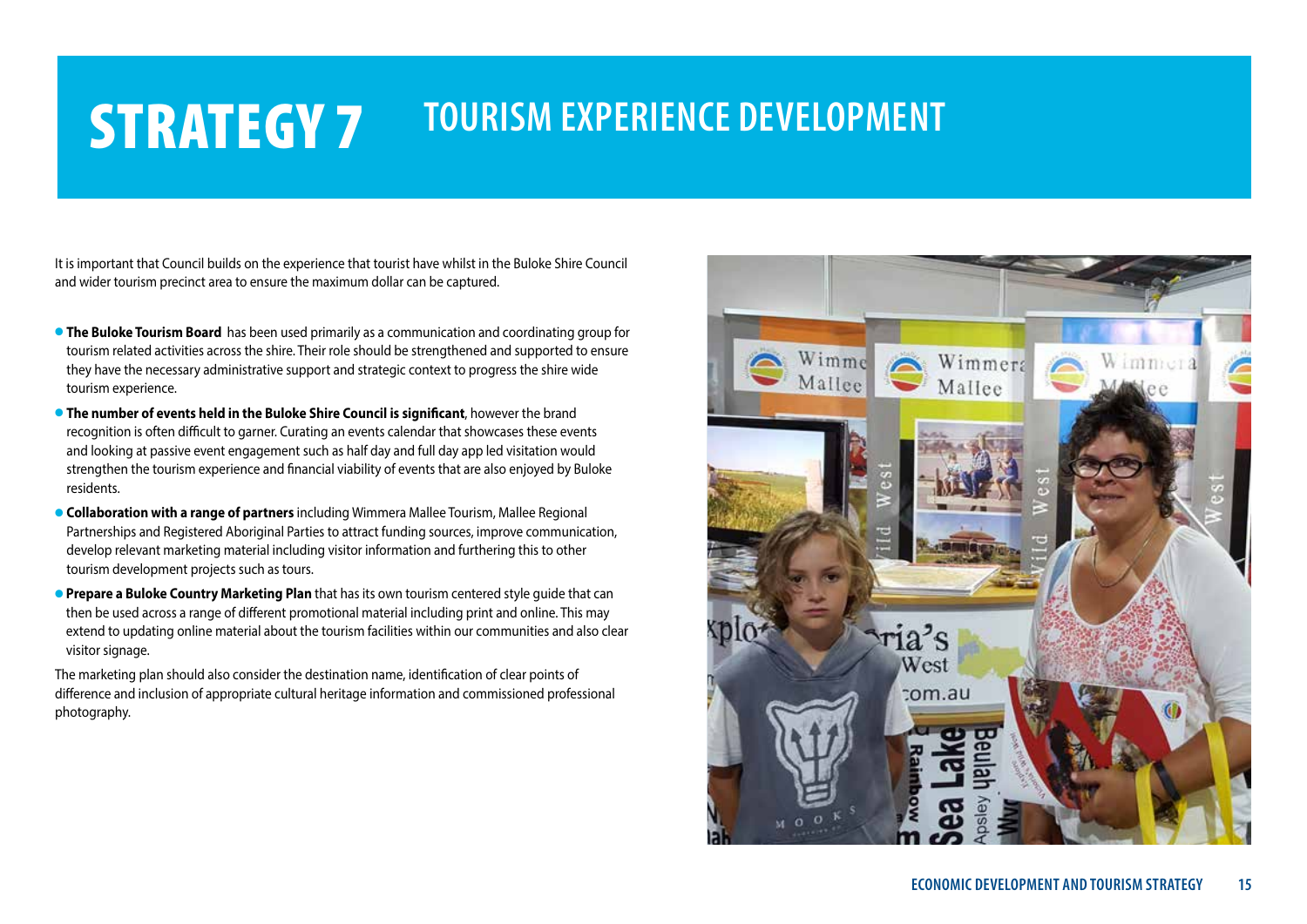## **STRATEGY 8** PROMOTE THE ECONOMIC ADVANTAGES OF **SUSTAINABILITY IN THE BULOKE SHIRE**

**Buloke Shire Council has the geographical benefits that make investment in solar and wind energy attractive** if the correct infrastructure was developed to ensure the energy could be transmitted.

With two wind energy facilities in the southern part of the Shire and large open areas for solar; the policy settings for council encourage alternate energy development. The inadequacy of the transmission infrastructure has stifled development in this field and Council needs to continue to advocate for improvements.

There are also economic development opportunities from smaller scale alternate energy programs including:

- **Integrated water management**
- Battery storage
- **•** Small scale township projects
- Self-powered Intensive Animal Husbandry developments

**The market for landfill waste and recycling matter is currently being challenged** and there are new opportunities for markets that are able to develop waste stream.

These opportunities for jobs and economic growth include waste to energy production, upcycling and new product development. Again Council needs to ensure its land use policy settings and investment environment that considers its geographic advantages are emphasised.

**The securing of native vegetation on farming land for the purpose of offset trading** is becoming an attractive economic development pursuit with the new offset market pricing mechanisms being attractive long term returns for property owners. This includes legislative changes that allow owners to pre sell offsets prior to securing them on Title and therefore having a guaranteed return on investment prior to outlay.

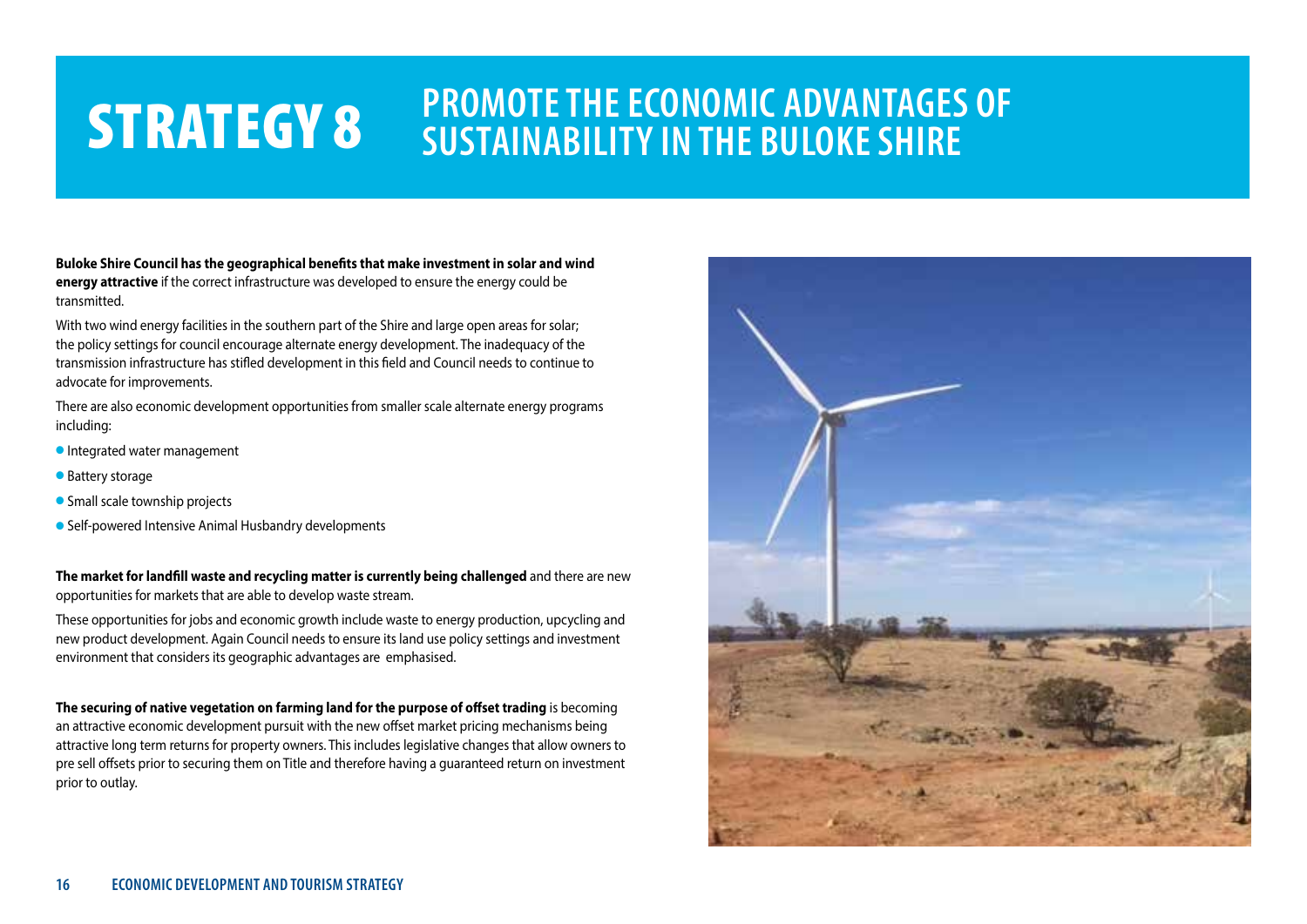## ACTION PLAN

| <b>ACTIONS</b>                                                                                                                                                                                                  | <b>INDICATIVE</b><br>TIMING                         |
|-----------------------------------------------------------------------------------------------------------------------------------------------------------------------------------------------------------------|-----------------------------------------------------|
| <b>ENHANCE THE ROLE OF AGRICULTURE WITHIN THE BULOKE SHIRE COUNCIL</b>                                                                                                                                          |                                                     |
| 1. Continue to actively seek Intensive Animal Husbandry opportunities including<br>achieving critical mass for value adding options from waste stream or for feed<br>and litter.                                | 2019                                                |
| 2. Support and advocate for automation ventures such as AgTide,                                                                                                                                                 | 2020-2021                                           |
| <b>BUILD COMMUNITY CAPACITY TO FACILITATE ECONOMIC DEVELOPMENT AND TOURISM</b>                                                                                                                                  |                                                     |
| 1. Conduct research to identify gaps in services and products across the Shire and<br>build business cases to attract private sector investors.                                                                 | 2019-2020                                           |
| 2. Identify knowledge and skill gaps amongst business as well as preferences for<br>training solutions.                                                                                                         | Late 2019                                           |
| 3. Establish a Buloke Economic Development and Tourism Board with<br>representation from a range of towns and areas (Agriculture, Retail, Tourism) to<br>provide advisory input to Council on local priorities. | 2019                                                |
| 4. Implement a business support system to interface with business and Council.                                                                                                                                  | 2020                                                |
| 5. Support town communities to establish and oversee community enterprises in<br>meeting local needs.                                                                                                           | 2018                                                |
| <b>ENSURE COUNCILS CONTINUED AND STRENGTHENED INVESTMENT IN ECONOMIC</b><br><b>DEVELOPMENT SUPPORT</b>                                                                                                          |                                                     |
| 1. Agree on the whole-of-council coordination of new business and business<br>expansion, with nominated case officers.                                                                                          | Late 2018                                           |
| 2. Decide on the most appropriate package of business and investment<br>incentives to send a welcoming message to business.                                                                                     | 2019-Early 2020<br>for 20/21 Draft<br><b>Budget</b> |
| 3. Review the Municipal Strategic Statement and other Council documents to<br>ensure land use strategies are attractive to investment.                                                                          | 2020                                                |

| <b>ACTIONS</b>                                                                                                                         | <b>INDICATIVE</b><br>TIMING |
|----------------------------------------------------------------------------------------------------------------------------------------|-----------------------------|
| SECURE APPROPRIATE SERVICES TO IMPROVE LIVEABILITY AND INVESTMENT                                                                      |                             |
| 1. Lobby for equity of access for Buloke businesses in accessing new technology.                                                       | 2019                        |
| 2. Develop a partnership to attract new technology providers and system<br>developers to overcome current IT challenges.               | 2020-2021                   |
| 3. Ensure the Buloke Planning Scheme provide for quality housing options and<br>potential rural residential allotments near townships. | 2020                        |
| 4. Secure funding support to map current and develop new opportunities for<br>Early Childhood education provision.                     | 2018                        |
| SECURE FUNDING FOR OUR INFRASTRUCTURE TO ATTRACT ECONOMIC DEVELOPMENT                                                                  |                             |
| 1. Regular seeking of investment for critical town and rural assets through grant<br>programs.                                         | 2019                        |
| 2. Having a clear asset management plan and project priorities pipeline to ensure<br>shovel readiness when grants are released.        | 2019                        |
| 3. Actively lobby levels of government for improved rural funding models that<br>address asset renewal.                                | 2018-2021                   |
| 4. With Rail Freight Alliance, campaign for improved rail freight and infrastructure.                                                  |                             |
| 5. Seek opportunities to promote public transport including sustainable funding<br>models for community and transport.                 | <b>Early 2019</b>           |
| 6. Prioritise the advocacy of streetscape upgrades.                                                                                    | 2019                        |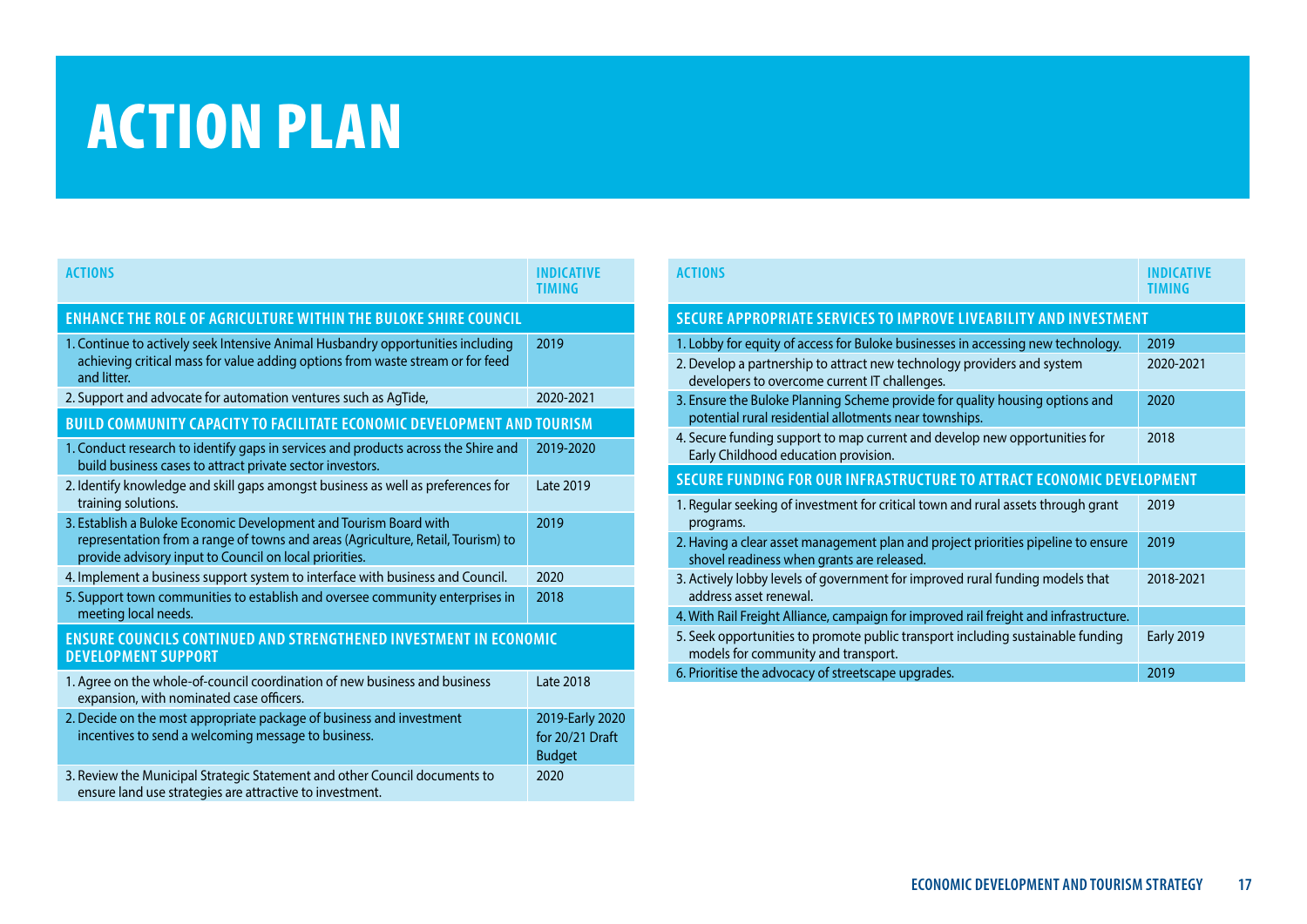## ACTION PLAN

| <b>ACTIONS</b>                                                                                                                                                                                                                                                | <b>INDICATIVE</b><br><b>TIMING</b> |
|---------------------------------------------------------------------------------------------------------------------------------------------------------------------------------------------------------------------------------------------------------------|------------------------------------|
| MAXIMIZE REGIONAL ECONOMIC DEVELOPMENT AND TOURISM POTENTIAL THROUGH<br><b>PARTNERSHIPS</b>                                                                                                                                                                   |                                    |
| 1. Present the benefits of all formal memberships to Council for consideration.                                                                                                                                                                               | 2019                               |
| 2. Active involvement in directing and participating in work programs and<br>potential projects with partners. Consideration of how the projects lead to<br>economic development for BSC such as BCG preparing investment guides for<br>legumes and oilseeds. | 2020-2021                          |
| 3. Work with NPC on attracting intensive animal value add products.                                                                                                                                                                                           | 2019                               |
| 4. Participate and support WMT initiatives including production of new print and<br>online visitor information.                                                                                                                                               | 2020                               |
| <b>TOURISM EXPERIENCE DEVELOPMENT</b>                                                                                                                                                                                                                         |                                    |
| 1. Continue a targeted community grants program to support events.                                                                                                                                                                                            | 2018-2021                          |
| 2. Assist with event promotion including Calendar of events online and in print.                                                                                                                                                                              | 2020                               |
| 3. Feasibility if chartered air services to tourism destinations.                                                                                                                                                                                             | 2020                               |
| 4. Incentivise shop owners to upgrade shop facades. Council could subsidise as<br>part of a streetscape improvement program.                                                                                                                                  | <b>Early 2019</b>                  |
| 5. Address the gaps in infrastructure facilities in towns to ensure the provision<br>of essential, quality visitor amenities such as caravan parking, signage and<br>improved public toilet facilities.                                                       | 2019-2021                          |
| 6. Develop a tourism signage strategy to encourage consistency in appearance.                                                                                                                                                                                 | 2019                               |
| 7. Prepare a Buloke Country marketing Plan that includes; a style quide, a brand<br>name, inclusive information and utilises commissioned photography.                                                                                                        | 2019                               |
| 8. Improve the online content about Buloke Shire's attractions and services.                                                                                                                                                                                  | 2020                               |
| 9. Develop thematic trails with adjacent Shires to connect self-drive and coach<br>visitors with key attractions and supporting services.                                                                                                                     | 2019                               |
| 10. Improve the distribution of visitor information.                                                                                                                                                                                                          | 2020                               |

| <b>ACTIONS</b>                                                                                                                                                                                      |           |
|-----------------------------------------------------------------------------------------------------------------------------------------------------------------------------------------------------|-----------|
| <b>PROMOTE THE ECONOMIC ADVANTAGES OF SUSTAINABILITY IN THE BULOKE SHIRE</b>                                                                                                                        |           |
| 1. Continue the land use policy support for alternate energy provision in<br>the Buloke Planning Scheme whilst also providing support and active<br>engagement with potential small scale programs. | 2020      |
| 2. Develop a partnership to attract new technology providers and system<br>developers to overcome current IT challenges.                                                                            | Late 2018 |
| 3. Investigate the options for farmers to secure native vegetation offsets on their<br>property for investment.                                                                                     | 2019      |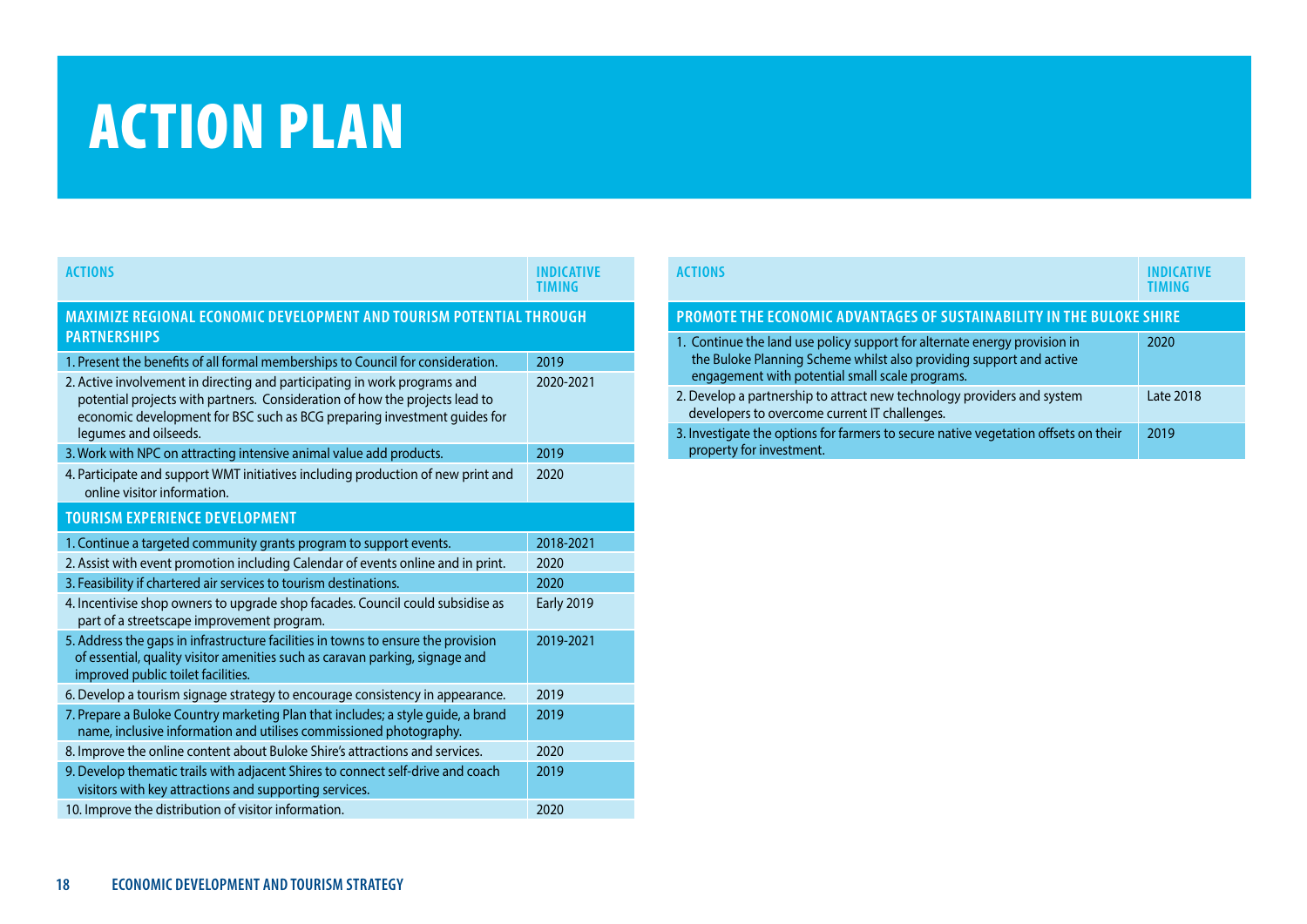## **BULOKE'S CHANGING ECONOMIC ENVIRONMENT**

#### **TABLE 2.2 EMPLOYMENT AND OUTPUT BY SECTOR AND INDUSTRY, BULOKE SHIRE 2016**

|                                                                                       |                                                 |                |       | <b>Buloke 2016 Employment by Industry</b> |                 | <b>Buloke 2016 Output by Industry</b> |                   |
|---------------------------------------------------------------------------------------|-------------------------------------------------|----------------|-------|-------------------------------------------|-----------------|---------------------------------------|-------------------|
|                                                                                       |                                                 | Person         | %     | Number of People Employed                 | % of Total Jobs | Output 2016                           | % of Total Output |
| <b>Primary Sector</b>                                                                 | Agriculture, Forestry and Fishing<br>957        |                | 33.3% | 727                                       | 29.24%          | \$184,497,000                         | 27.29%            |
| (agriculture, fishing, forestry and mining                                            | Mining                                          | 11             | 0.4%  | $\overline{9}$                            | 0.36%           | \$2,810,000                           | 0.42%             |
| industries): This sector generates products<br>from the earth's natural resources.    | <b>Total Primary Sectors</b>                    |                |       | 736                                       | 29.60%          | \$187,307,000                         | 27.71%            |
| <b>Secondary Sector</b>                                                               | Manufacturing                                   | 139            | 4.8%  | 81                                        | 3.26%           | \$104,045,000                         | 15.39%            |
| (manufacturing, construction, electricity, gas,                                       | Electricity, Gas, Water and Waste Services      | 29             | 1.0%  | 17                                        | 0.68%           | \$3,399,000                           | 0.50%             |
| water and waste): This sector transforms and                                          | Construction                                    | 138            | 4.8%  | 135                                       | 5.43%           | \$59,437,000                          | 8.79%             |
| adds value to natural resource products.                                              | <b>Total Secondary Sectors</b>                  |                |       | 233                                       | 9.37%           | \$166,881,000                         | 24.68%            |
| <b>Tertiary Sector</b>                                                                | <b>Wholesale Trade</b>                          | 110            | 3.8%  | 82                                        | 3.30%           | \$42,816,000                          | 6.33%             |
| (retail trade, wholesale trade, transport,                                            | <b>Retail Trade</b>                             | 251            | 8.7%  | 202                                       | 8.13%           | \$22,118,000                          | 3.27%             |
| postal and warehousing): This sector                                                  | Transport, Postal and Warehousing               | 154            | 5.4%  | 132                                       | 5.31%           | \$13,091,000                          | 1.94%             |
| provides services which deliver products to<br>consumers.                             | <b>Total Tertiary Sectors</b>                   |                |       | 416                                       | 16.74%          | \$105,531,000                         | 15.61%            |
| <b>Quaternary Sector</b>                                                              | Information Media and Telecommunications        | 10             | 0.4%  | 14                                        | 0.56%           | \$40,597,000                          | 6.00%             |
| (finance, real estate, information/                                                   | <b>Financial and Insurance Services</b>         | 28             | 1.0%  | 33                                        | 1.33%           | \$6,562,000                           | 0.97%             |
| media, professional/technical/scientific,<br>administrative, and education services): | Rental, Hiring and Real Estate Services         | 10             | 0.4%  | $6\,$                                     | 0.24%           | \$18,546,000                          | 2.74%             |
| Services targeted largely to businesses, and                                          | Professional, Scientific and Technical Services | 29             | 1.0%  | 46                                        | 1.85%           | \$63,039,000                          | 9.32%             |
| other organisations.                                                                  | <b>Administrative and Support Services</b>      | 37             | 1.3%  | 42                                        | 1.69%           | \$7,791,000                           | 1.15%             |
|                                                                                       | <b>Public Administration and Safety</b>         | 154            | 5.4%  | 120<br>4.83%                              |                 | \$6,585,000                           | 0.97%             |
|                                                                                       | <b>Education and Training</b>                   | 235            | 8.2%  | 244                                       |                 | \$28,850,000                          | 4.27%             |
|                                                                                       | <b>Total Quaternary Sectors</b>                 |                |       | 505                                       | 20.31%          | \$157,240,000                         | 23.26%            |
| <b>Quinary Sector</b>                                                                 | <b>Health Care and Social Assistance</b>        | 319            | 11.1% | 304                                       | 12.23%          | \$25,867,000                          | 3.83%             |
| (health, accommodation and food services,                                             | <b>Accommodation and Food Services</b>          | 98             | 3.4%  | 125                                       | 5.03%           | \$33,345,000                          | 4.93%             |
| art and recreation, other personal)                                                   | <b>Arts and Recreation Services</b>             | $\overline{9}$ | 0.3%  | 12                                        | 0.48%           | \$1,212,000                           | 0.18%             |
|                                                                                       | <b>Other Services</b>                           | 93             | 3.2%  | 81                                        | 3.26%           | \$11,508,000                          | 1.70%             |
|                                                                                       | <b>Total Quinary Sector</b>                     |                |       | 522                                       | 21.00%          | \$59,156,000                          | 8.75%             |
|                                                                                       | <b>Total: All Sectors</b>                       |                |       | 2,486                                     | 100.00%         | \$676,115,000                         | 100.00%           |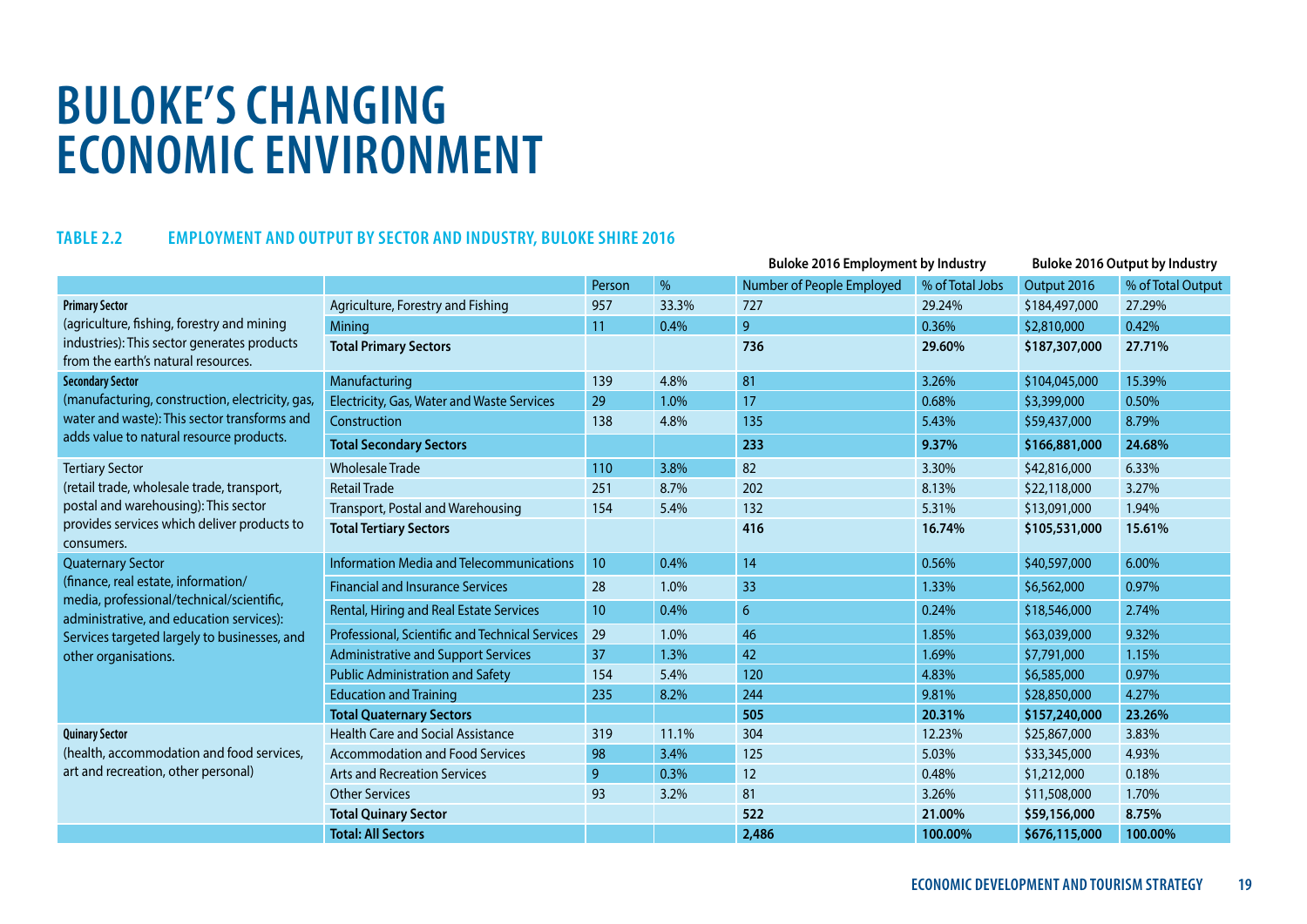## **THE POPULATION CHALLENGE**

There is a perception among most community members consulted that, populations in the larger towns as well as the rural parts of the Shire have continued to decline in the past decade. This is not borne out by the available statistics, as shown in Table 2.5.

#### **TABLE 2.5 POPULATION CHANGES IN MAIN BULOKE TOWNS**



#### Source: ABC Censuses of Population and Housing

Note: Town Boundaries vary over time, so some changes reflect boundary changes rather than strict population growth or decline. The 2016 figures reflect the Australian Standard Geographic System and use "state suburb" boundaries.

### **CHANGES TO HOUSEHOLDS AND HOUSING**

Overall in the Shire, there has been reduced demand for housing as the population has decreased (although not at the same rate as population decline, since household sizes have also declined).

Victoria in Future is the Victorian government's official projection of population and households. It includes trends and projections in birth rates, life expectancy, migration and living arrangements across all of Victoria.

#### **FIGURE 2.3 THE AGEING, AND PROJECTED FURTHER AGEING OF BULOKE'S POPULATION**



Reversing the population trends and future outlook by creating jobs and sustaining community and lifestyle services is a key challenge for economic development and tourism in Buloke.

The creation of an additional 5 net new jobs per annum would build on the people employed in 2016m increasing it from 2,482 to 2,557 employed residents by 2031, if this could be achieved, the population challenge becomes far from insurmountable.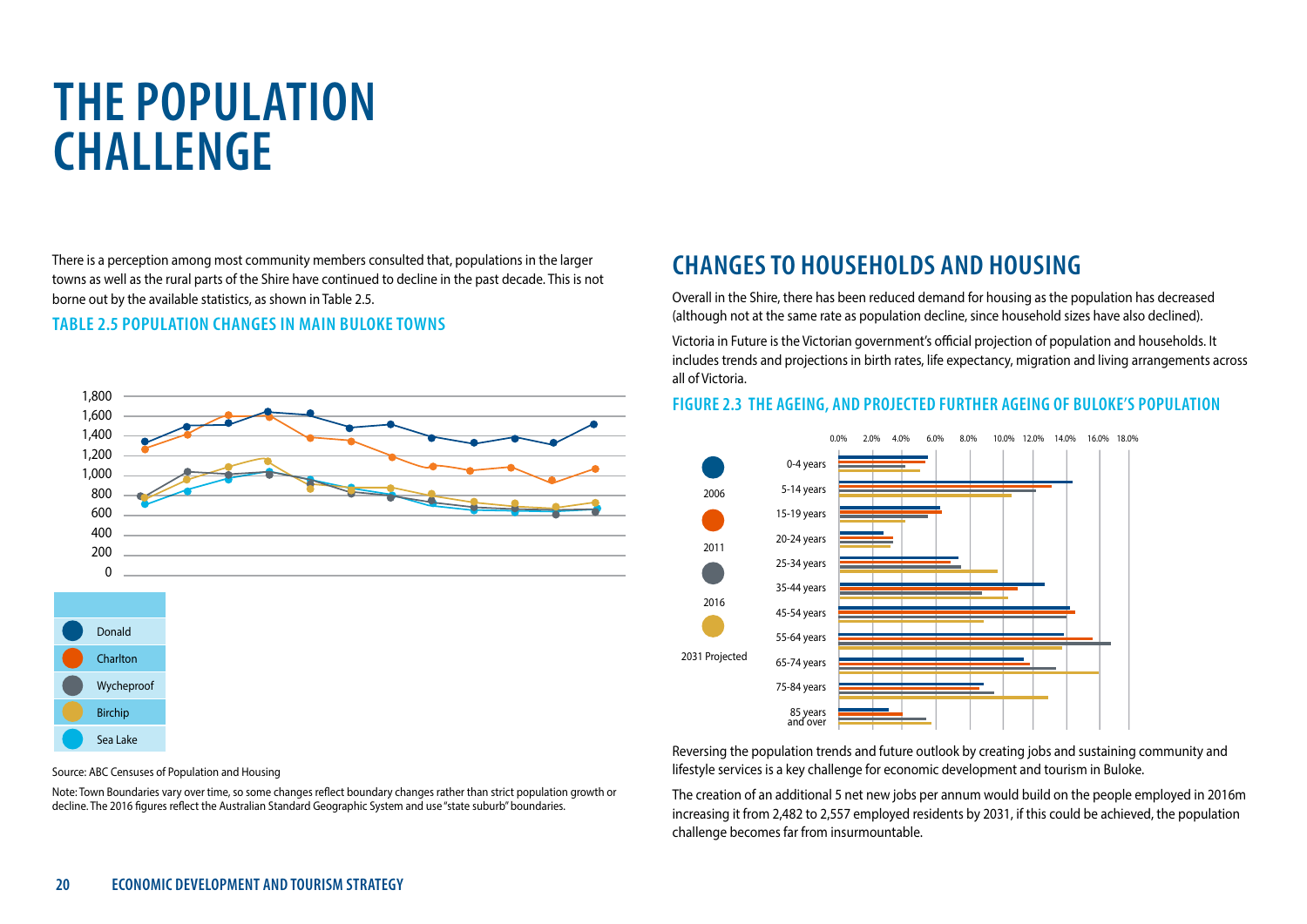### **MAJOR TOURISM ASSETS**

#### **BUSINESS AND COMMUNITY CONSULTATIONS UNDERTAKEN FOR THIS PROJECT IDENTIFIED THE FOLLOWING KEY DRIVERS OF TOURISM ACTIVITY IN BULOKE SHIRE:**

- **Lake Tyrrell** is Victoria's largest salt lake and is especially popular with visitors from China who are drawn to its capacity to facilitate altered-perception / reflection photography, as well as its exceptional night skies. It is also increasingly appealing to the domestic market. The Aboriginal heritage of the lake is currently being investigated and it is widely acknowledged that it has many sites of cultural significance. The lake's traditional custodians were also considered to have advanced astronomical knowledge. The lake currently receives around 40,000 visitors a year, which is anticipated to rise to more than 192,000 by 2025 with the appropriate level of investment.
- **Lakes** are a major drawcard for visitors who are interested in water sports, fishing and camping. Work is underway at many locations to enhance visitor facilities and undertake conservation initiatives.
- **History and the unique character / built heritage of each town, including the original architecture** of residences and public buildings, railway heritage, agricultural heritage, especially in grain farming, and the shire's pioneering characters are often of interest to visitors. There is also significant potential to identify and share information about local Aboriginal cultures. Unique natural attractions, such as Mount Wycheproof (the smallest mountain in the world), also specifically attract some visitors to the shire.
- **Events** there is a range of successful annual events in the shire, including the Mallee Rally, Mallee Root RoundUp, Esoteric Dance Festival, Wycheproof Races and Charlton Film Festival, whose attendees include a significant proportion of visitors. There is also a host of smaller, community-based events that attract a small portion of tourist visitation.
- **Refreshment break** the shire's towns host visitors travelling between Mildura and Melbourne, or touring the Wimmera Mallee, who are often seeking food, refreshment and accommodation.
- **. Silo Art Trail in Yarriambiack Shire** is drawing many visitors through Buloke Shire. The further development of the trail in Buloke, as part of an extension across the Wimmera Mallee, will be a huge asset.

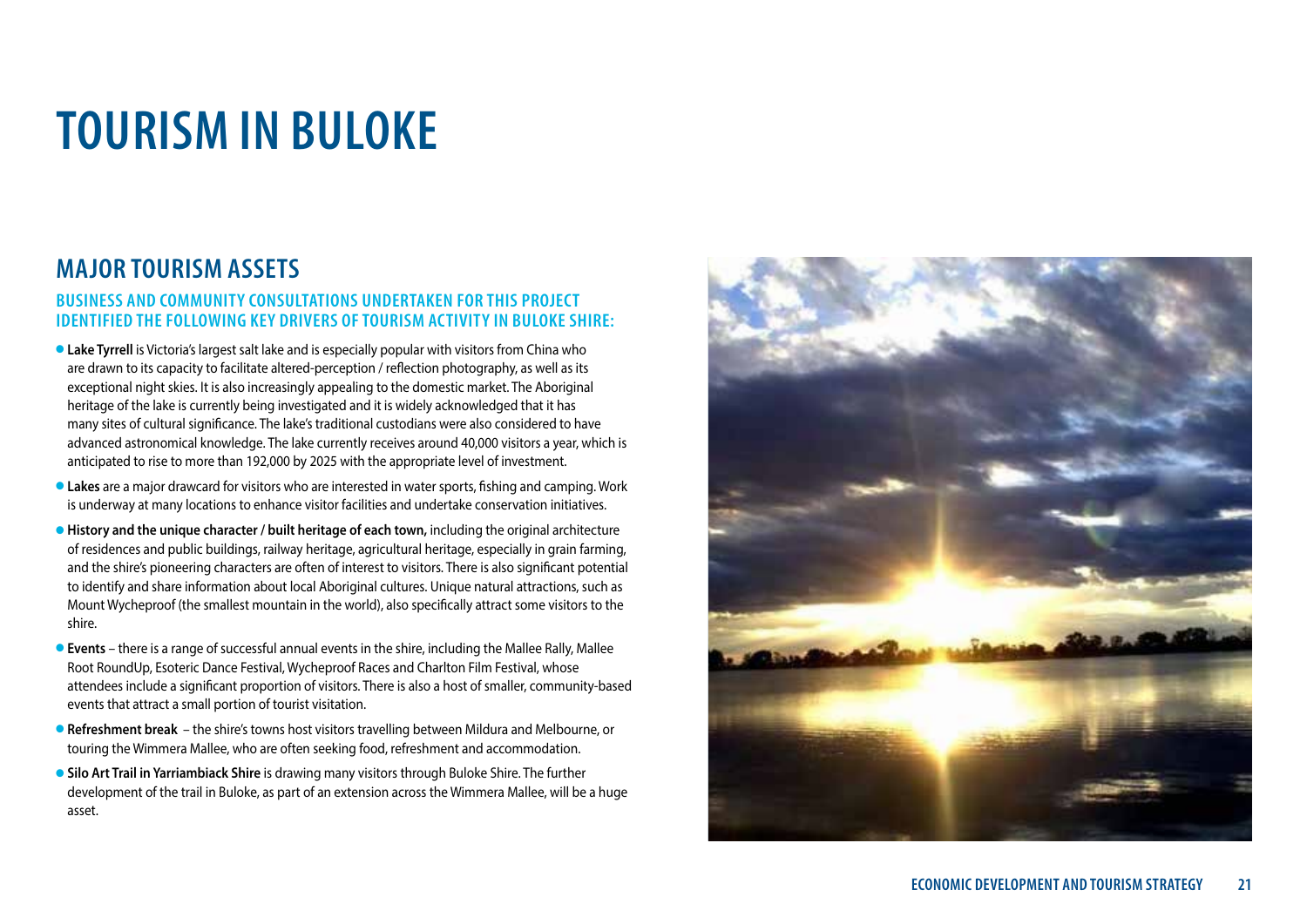### **NEW TOURISM RELATED INVESTMENT**

- **Lake Tyrrell infrastructure project** \$2.575 million has been secured to install a series of visitor information and infrastructure works to improve the safety and quality of the visitor experience, as well as protect environmental and cultural sites. The project includes interpretive signage, walking tracks, a boardwalk, toilets and vehicle parking area, including a coach turning circle. A cultural heritage study is also underway by Aboriginal Victoria.
- l **Tyrrell Drive Project** a self-drive trail which will feature five sites at various townships along Tyrrell Creek, is being facilitated by Mallee CMA with contributions from local community groups. It will include walking trails, interpretation on natural and cultural heritage, including Aboriginal history, and directional signage.
- **Charlton Park** \$4 million has been secured to develop the sporting, recreational and cultural facilities at Charlton Park.
- l **Green Lake**  \$2 million has been secured to reline and fill the lake.
- **. Watchem, Wooroonook and Tchum Lakes** nearly \$1 million has been earmarked to upgrade visitor amenities at the lakes. A slalom water skiing course is also being trialled at Tchum Lake.
- l **Lake Marlbed and Tchum Lake**  Mallee CMA, in association with Barengi Gadjin Land Council and the Yibunga Group, is upgrading the walking trails, interpretation signage and visitor facilities at the lakes, which will feature the area's Aboriginal cultural and natural heritage.
- **Donald Recreation Reserve** \$1 million has been secured to upgrade the building facilities at the recreation reserve as part of a \$2.8 million project. This will increase opportunities to host regional sporting events, supporting sports tourism in the shire.
- **Town Facilities** investment to improve town streetscapes, traveller's rests and parklands will occur in many of the shire's towns.
- **Ten community plans** are being developed or updated in the shire during the next 12 months, with a single, overarching shire community plan to be prepared. These will provide opportunities to refresh the communities' engagement with initiatives in their town that will support tourism activity.
- **Regional tourism leadership** a project initiated by the Wimmera Southern Mallee Regional Partnership is underway to identify opportunities to enhance the marketing of the Wimmera Mallee region, including Buloke Shire. The project has three elements – (i) to identify the most appropriate governance structure to manage the tourism marketing and development of the Wimmera Mallee area; (ii) to prepare a Destination Management Plan for the Wimmera Mallee, and (iii) to undertake tourism data collection and analysis of visitation to the Silo Art Trail and other areas.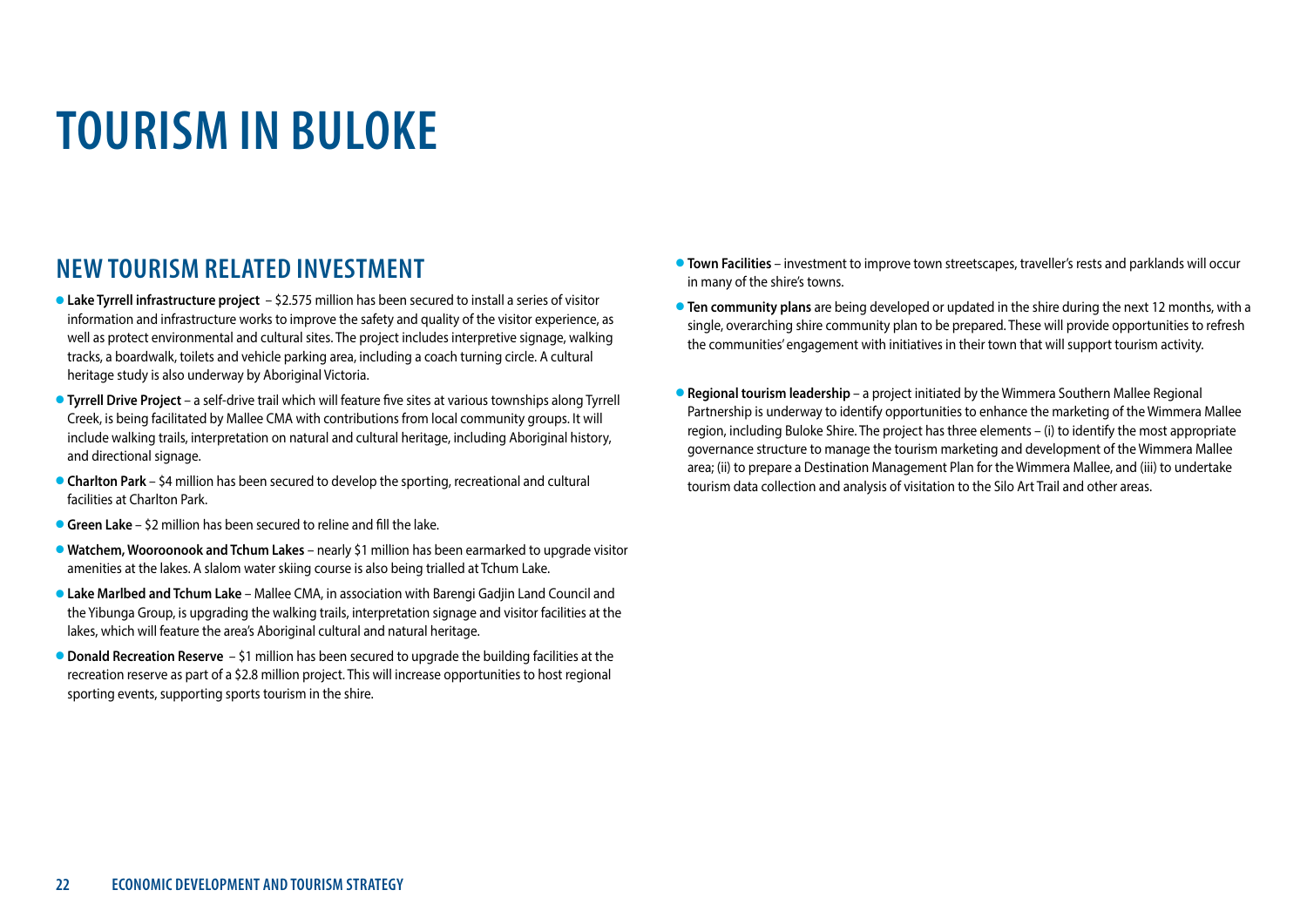### **LAKES:**

Buloke Shire's lakes are among the most important attractions in the shire. This is verified by the data below which indicates that overnight lake visitors are staying nearly 4 days on average. For the four assessed lakes, over 4,000 people stayed one night or more, and there were nearly 12,000 visits by people on day trips over a one-year period.

#### **TABLE 3.2 BULOKE SHIRE LAKE USERS' PROFILE**

| <b>Recreational Water Facility</b> | <b>Visit Nights/</b><br><b>Person Nights</b> | Overnight<br><b>Visitors</b> | <b>Active Day</b><br><b>Users</b> | <b>Passive Day</b><br><b>Users</b> |
|------------------------------------|----------------------------------------------|------------------------------|-----------------------------------|------------------------------------|
| <b>Donald Park Lake</b>            | 4,742                                        | 912                          | 2,197                             | 3,645                              |
| <b>Tchum Lake</b>                  | 3,830                                        | 1,343                        | 2,600                             | 1,459                              |
| Lake Watchem                       | 3,203                                        | 1,139                        | 900                               | 0                                  |
| Lake Wooroonook                    | 3.630                                        | 764                          | 1.094                             | $\mathbf{0}$                       |
| <b>Total Buloke Shire</b>          | 15,405                                       | 4,158                        | 6,791                             | 5,104                              |

Source: Wimmera Development Association, Wimmera Southern Mallee: Socio-Economic Value of Recreational Water, July 2017 (Street Ryan)



The table below indicates the level of expenditure in the shire by visitors at the four lakes, which amounts to over \$600,000 per annum. Active day users spending significantly more (\$22 per day) than passive day users (\$2 per day). Overnight visitors spent around \$110 per person per trip, or approximately \$30 per day.

#### **TABLE 3.3 EXPENDITURE BY LAKE USERS, BULOKE SHIRE 2016-17**

| In-town*                  | <b>Expenditure</b><br>Overnight<br><b>Visitors</b> | <b>Expenditure</b><br><b>Active Day</b><br><b>Users</b> | <b>Expenditure</b><br><b>Passive Day</b><br><b>Users</b> | <b>Expenditure</b><br><b>Total Day</b><br><b>Users</b> | <b>TOTAL</b> |
|---------------------------|----------------------------------------------------|---------------------------------------------------------|----------------------------------------------------------|--------------------------------------------------------|--------------|
| Donald Park Lake          | \$118,550                                          | \$48,847                                                | \$6,379                                                  | \$55,225                                               | \$173,775    |
| <b>Tchum Lake</b>         | \$112,565                                          | \$48,750                                                | \$3,720                                                  | \$52,470                                               | \$165,035    |
| Lake Watchem              | \$98,552                                           | \$19,125                                                | \$0                                                      | \$19,125                                               | \$117,677    |
| Lake Wooroonook           | \$129,964                                          | \$30,670                                                | \$0                                                      | \$30,670                                               | \$160,634    |
| <b>Total Buloke Shire</b> | \$459,631                                          | \$147,392                                               | \$10,099                                                 | \$157,490                                              | \$617,121    |

Source: Wimmera Development Association, Wimmera Southern Mallee: Socio-Economic Value of Recreational Water, July 2017 (Street Ryan)

#### **FIGURE 3.2 RESIDENTIAL LOCATION OF RECREATIONAL WATER USERS IN BULOKE SHIRE 2016-1712**

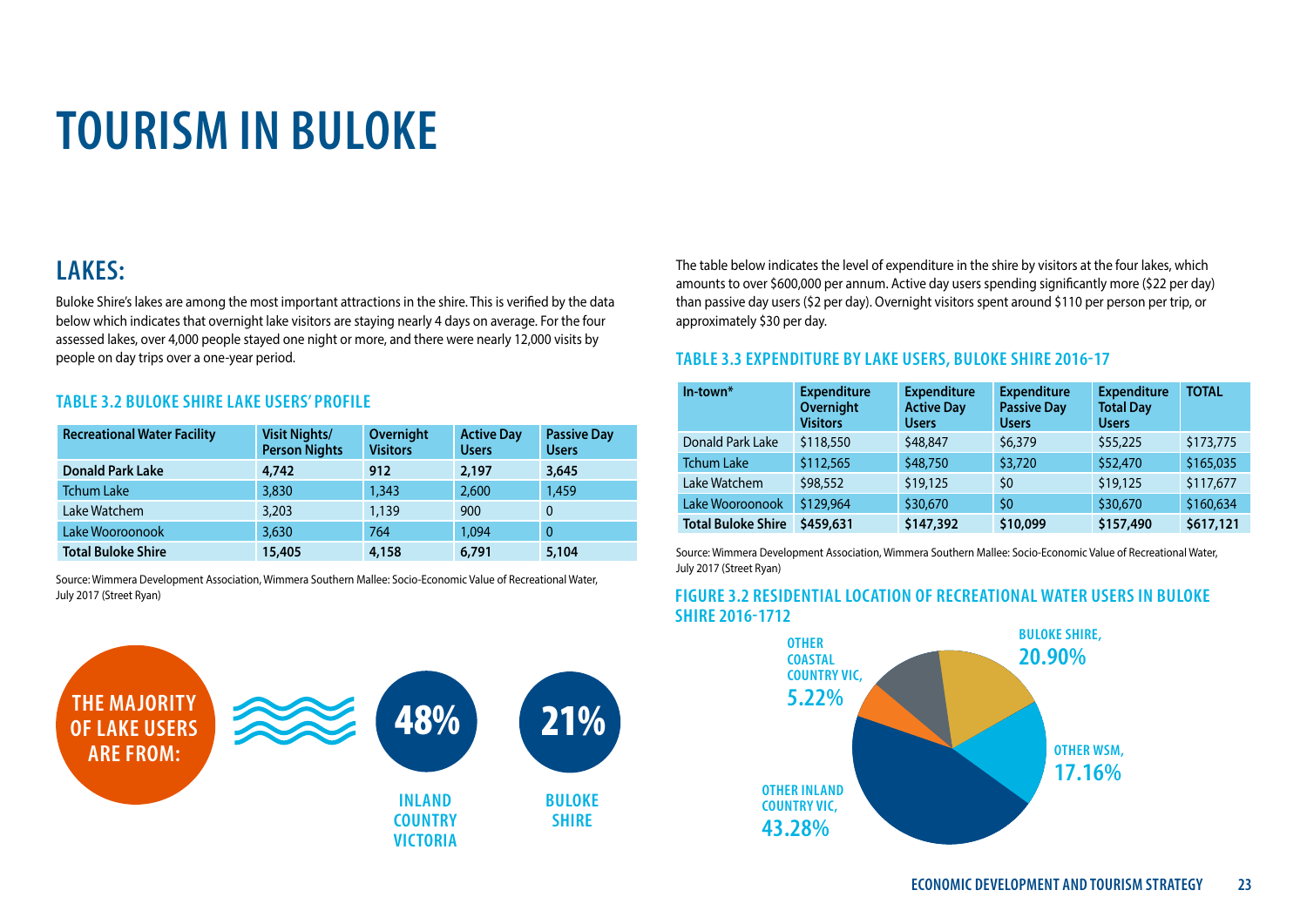### **BULOKE TOURISM BUSINESS PROFILE**

"Tourism" is not a discrete industry, because local residents as well as visitors often consume the same products and services as visitors. However, five of the standard industries (within the quaternary and quinary sectors) are classified as either 'tourism characteristic' or 'tourism connected' industries.

#### **TOURISM CHARACTERISTIC INDUSTRIES, INCLUDE BUSINESSES THAT ARE SIGNIFICANTLY RELIANT ON INCOME FROM VISITORS, SUCH AS ACCOMMODATION, ATTRACTIONS, TOURS, CAFES, PUBS, ETC. THE SPECIFIC INDUSTRIES ARE:**

- l Accommodation and food services
- **Transport, postal and warehousing**
- Arts and recreation services

#### **TOURISM CONNECTED INDUSTRIES, INCLUDE BUSINESSES THAT PROVIDE SOME PRODUCTS/ SERVICES TO VISITORS. THE SPECIFIC INDUSTRIES ARE:**

- l Retail trade
- **Education and training.**

#### **TABLE 3.4 TOURISM CHARACTERISTIC AND CONNECTED INDUSTRIES: BULOKE SHIRE TRENDS 2006-2016**

|                                          | 2006  | $\frac{0}{0}$ | 2011             | $\frac{0}{0}$ | 2016  | $\frac{0}{0}$ | % p.a.<br>$2006 -$<br>2016 | <b>Australia</b><br>$\frac{0}{0}$ | <b>Location</b><br><b>Ouotient</b> |
|------------------------------------------|-------|---------------|------------------|---------------|-------|---------------|----------------------------|-----------------------------------|------------------------------------|
| <b>Tourism Characteristic Industries</b> |       |               |                  |               |       |               |                            |                                   |                                    |
| Accommodation and food services          | 98    | 3.4%          | 97               | 3.6%          | 125   | 5.0%          | 2.5%                       | 6.9%                              | 0.73                               |
| Transport, postal and warehousing        | 154   | 5.4%          | 173              | 6.3%          | 132   | 5.3%          | $-1.5%$                    | 4.7%                              | 1.14                               |
| Arts and recreation services             | 9     | 0.3%          | 10 <sup>10</sup> | 0.4%          | 12    | 0.5%          | 2.9%                       | 1.7%                              | 0.29                               |
| Sub Total                                | 261   | 9.1%          | 280              | 10.3%         | 269   | 10.8%         | 0.3%                       | 13.2%                             | 0.82                               |
| <b>Tourism Connected Industries</b>      |       |               |                  |               |       |               |                            |                                   |                                    |
| Retail trade                             | 251   | 8.7%          | 208              | 7.6%          | 202   | 8.1%          | $-2.1%$                    | 9.9%                              | 0.82                               |
| <b>Education and training</b>            | 235   | 8.2%          | 226              | 8.3%          | 244   | 9.8%          | 0.4%                       | 8.7%                              | 1.13                               |
| <b>Sub Total</b>                         | 486   | 16.9%         | 434              | 15.9%         | 446   | 17.9%         | $-0.9%$                    | 18.5%                             | 0.97                               |
| <b>TOTAL</b>                             | 747   | 26.0%         | 714              | 26.2%         | 715   | 28.8%         | $-0.4%$                    | 31.8%                             | 0.91                               |
| <b>Total All Industries</b>              | 2,876 | 100.0%        | 2,726            | 100.0%        | 2,486 | 100.0%        | $-1.4%$                    | 100.0%                            | 1.00                               |

Source: Australian Bureau of Statistics, 2006-2016

Note: Location quotients for Buloke equal the percentage employed in the relevant industry sector in the region divided by the percentage employed in Australia (as a whole) in that industry sector. A location coefficient of 1.14, for example, indicates that 14% higher percentages of workers are employed in the specific industry than the percentage employed nation-wide for that industry. These location quotients show industry sectors where there is a local comparative advantage.

Recognition of tourism as an industry with the potential to make a significant economic contribution in Buloke has been very recent. Notwithstanding, employment in tourism characteristic industries in Buloke Shire has increased from 9.1% in 2006 to 10.8% in 2016; an average annual growth of 0.3% per annum (during a period when the shire as a whole had a decrease of 1.4% per annum).

Employment increased in only 7 of 19 industries in Buloke between 2006 and 2016. Three of these were in tourism related industries.

Tourism is clearly not yet a competitive industry in Buloke compared with other local areas around Victoria and Australia. This is evidenced by the relatively low 'location quotients' of tourism characteristic industries (location quotient of 0.82) and tourism connected industries (location quotient 0.91).